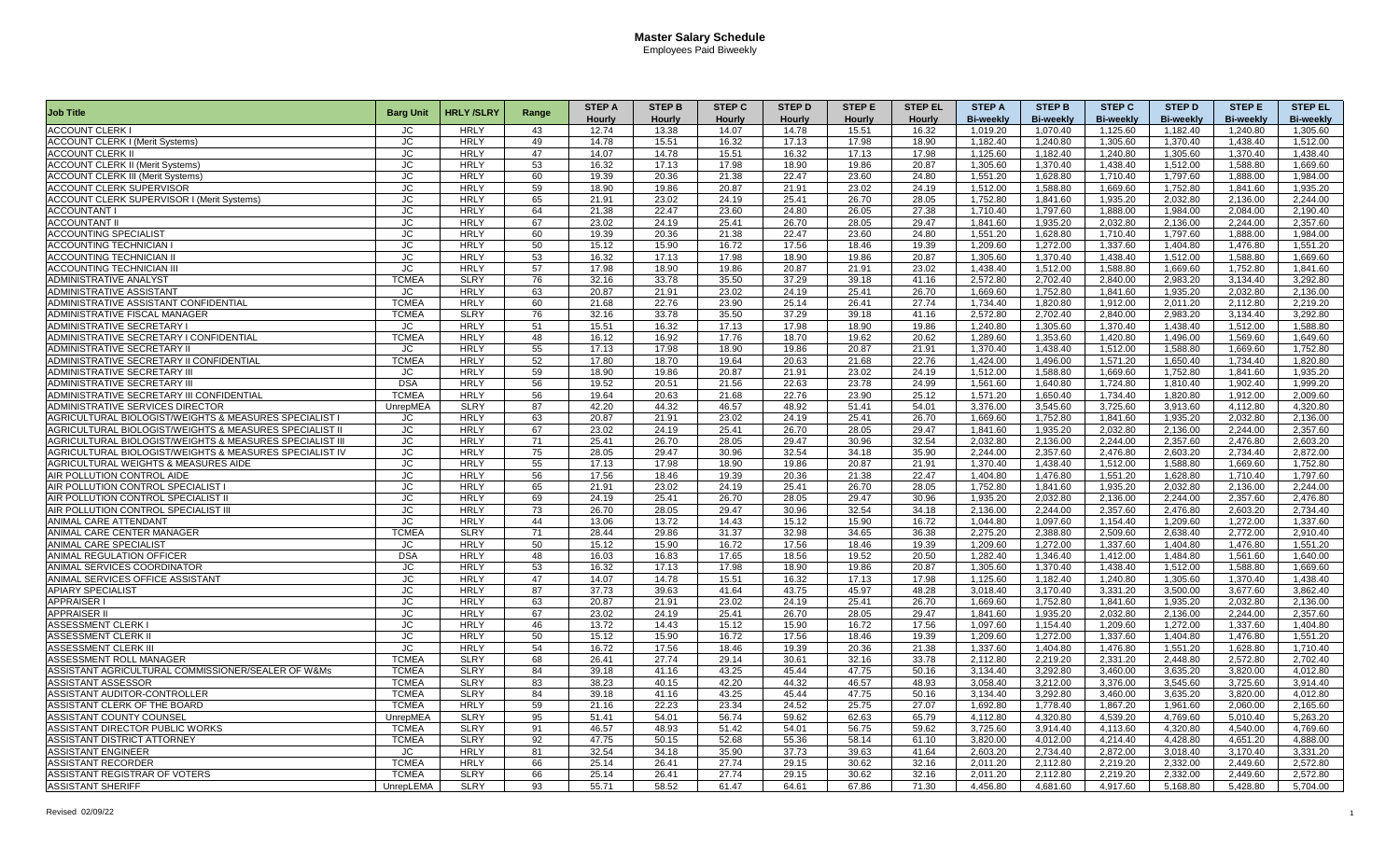| <b>Job Title</b>                                               | <b>Barg Unit</b> | <b>HRLY/SLRY</b>           | Range           | <b>STEP A</b>  | <b>STEP B</b> | <b>STEP C</b> | <b>STEP D</b> | <b>STEP E</b>  | <b>STEP EL</b> | <b>STEP A</b>    | <b>STEP B</b>    | <b>STEP C</b>    | <b>STEP D</b>        | <b>STEPE</b>     | <b>STEP EL</b>   |
|----------------------------------------------------------------|------------------|----------------------------|-----------------|----------------|---------------|---------------|---------------|----------------|----------------|------------------|------------------|------------------|----------------------|------------------|------------------|
|                                                                |                  |                            |                 | Hourly         | <b>Hourly</b> | Hourly        | Hourly        | <b>Hourly</b>  | Hourly         | <b>Bi-weekly</b> | <b>Bi-weekly</b> | <b>Bi-weekly</b> | <b>Bi-weekly</b>     | <b>Bi-weekly</b> | <b>Bi-weekly</b> |
| ASSISTANT TREASURER/TAX COLLECTOR                              | <b>TCMEA</b>     | <b>SLRY</b>                | 81              | 36.38          | 38.23         | 40.14         | 42.19         | 44.31          | 46.57          | 2.910.40         | 3.058.40         | 3.211.20         | 3.375.20             | 3.544.80         | 3.725.60         |
| <b>ASSOCIATE ENGINEER</b>                                      | JC               | <b>HRLY</b>                | 85              | 35.90          | 37.73         | 39.63         | 41.64         | 43.75          | 45.97          | 2,872.00         | 3,018.40         | 3,170.40         | 3,331.20             | 3,500.00         | 3,677.60         |
| ASSOCIATE TRANSPORTATION PLANNER                               | JС               | <b>HRLY</b>                | 71              | 25.41          | 26.70         | 28.05         | 29.47         | 30.96          | 32.54          | 2,032.80         | 2,136.00         | 2,244.00         | 2,357.60             | 2,476.80         | 2,603.20         |
| <b>AUDITOR ACCOUNTANT</b>                                      | JC               | <b>HRLY</b>                | 72              | 26.05          | 27.38         | 28.76         | 30.22         | 31.75          | 33.34          | 2.084.00         | 2.190.40         | 2.300.80         | 2.417.60             | 2.540.00         | 2.667.20         |
| <b>AUDITOR APPRAISER I</b>                                     | JC               | <b>HRLY</b>                | 64              | 21.38          | 22.47         | 23.60         | 24.80         | 26.05          | 27.38          | 1,710.40         | 1,797.60         | 1,888.00         | 1,984.00             | 2,084.00         | 2,190.40         |
| <b>AUDITOR APPRAISER I</b>                                     | JC.              | <b>HRLY</b>                | 68              | 23.60          | 24.80         | 26.05         | 27.38         | 28.76          | 30.22          | 1.888.00         | 1.984.00         | 2.084.00         | 2.190.40             | 2.300.80         | 2.417.60         |
| BEHAVIORIAL HEALTH CLINICIAN I                                 | <b>JC</b>        | <b>HRLY</b>                | 74              | 27.38          | 28.76         | 30.22         | 31.75         | 33.34          | 35.03          | 2,190.40         | 2.300.80         | 2,417.60         | 2,540.00             | 2,667.20         | 2,802.40         |
| <b>BEHAVIORIAL HEALTH CLINICIAN I</b>                          | JC               | <b>HRLY</b>                | 84              | 35.03          | 36.80         | 38.67         | 40.64         | 42.68          | 44.84          | 2.802.40         | 2.944.00         | 3.093.60         | 3,251.20             | 3.414.40         | 3,587.20         |
| BEHAVIORIAL HEALTH CLINICIAN III                               | JС               | <b>HRLY</b>                | 88              | 38.67          | 40.64         | 42.68         | 44.84         | 47.09          | 49.50          | 3,093.60         | 3,251.20         | 3,414.40         | 3,587.20             | 3,767.20         | 3,960.00         |
| <b>BUILDING INSPECTOR</b>                                      | JC               | <b>HRLY</b>                | 68              | 23.60          | 24.80         | 26.05         | 27.38         | 28.76          | 30.22          | 1.888.00         | 1.984.00         | 2.084.00         | 2,190.40             | 2.300.80         | 2.417.60         |
| <b>BUILDING INSPECTOR II</b>                                   | JC               | <b>HRLY</b>                | 70              | 24.80          | 26.05         | 27.38         | 28.76         | 30.22          | 31.75          | 1.984.00         | 2.084.00         | 2.190.40         | 2,300.80             | 2.417.60         | 2.540.00         |
| <b>BUILDING INSPECTOR III</b>                                  | JC.              | <b>HRLY</b>                | 72              | 26.05          | 27.38         | 28.76         | 30.22         | 31.75          | 33.34          | 2.084.00         | 2.190.40         | 2,300.80         | 2,417.60             | 2,540.00         | 2,667.20         |
| <b>BUSINESS OPERATIONS SUPERVISOR</b>                          | JC               | <b>HRLY</b>                | 72              | 26.05          | 27.38         | 28.76         | 30.22         | 31.75          | 33.34          | 2,084.00         | 2,190.40         | 2,300.80         | 2,417.60             | 2,540.00         | 2,667.20         |
| <b>BUYER I</b>                                                 | JC               | <b>HRLY</b>                | 61              | 19.86          | 20.87         | 21.91         | 23.02         | 24.19          | 25.41          | 1,588.80         | 1.669.60         | 1.752.80         | 1.841.60             | 1,935.20         | 2,032.80         |
| <b>BUYER II</b>                                                | JC               | <b>HRLY</b>                | 65              | 21.91          | 23.02         | 24.19         | 25.41         | 26.70          | 28.05          | 1.752.80         | 1.841.60         | 1.935.20         | 2.032.80             | 2,136.00         | 2.244.00         |
| <b>CAA CASE MANAGER</b>                                        | JC.              | <b>HRLY</b>                | 62              | 20.36          | 21.38         | 22.47         | 23.60         | 24.80          | 26.05          | 1.628.80         | 1.710.40         | 1.797.60         | 1.888.00             | 1.984.00         | 2.084.00         |
| CADASTRAL DRAFTING TECHNICIAN                                  | JC.              | <b>HRLY</b>                | 62              | 20.36          | 21.38         | 22.47         | 23.60         | 24.80          | 26.05          | 1.628.80         | 1,710.40         | 1,797.60         | 1,888.00             | 1,984.00         | 2,084.00         |
| CAMP TEHAMA CARETAKER (April through October)                  | UnrepMisc        | <b>HRLY</b>                | <b>NA</b>       | <b>NA</b>      | <b>NA</b>     | <b>NA</b>     | <b>NA</b>     | <b>NA</b>      | <b>NA</b>      | 1.154/Mo         | 1.154/Mo         | 1.154/Mo         | 1.154/Mo             | 1.154/Mo         | <b>NA</b>        |
| CAMP TEHAMA CARETAKER (November through March)                 | UnrepMisc        | <b>HRLY</b>                | <b>NA</b>       | <b>NA</b>      | <b>NA</b>     | <b>NA</b>     | <b>NA</b>     | <b>NA</b>      | <b>NA</b>      | 200/Mo           | 200/Mo           | 200/Mo           | 200/Mo               | 200/Mo           | <b>NA</b>        |
| <b>CAPTAIN</b>                                                 | LEMA             | <b>SLRY</b>                | 85              | 45.73          | 48.03         | 50.46         | 53.05         | 55.71          | 58.52          | 3,658.40         | 3,842.40         | 4,036.80         | 4,244.00             | 4,456.80         | 4,681.60         |
| CASE RESOURCE SPECIALIST                                       | JC               | <b>HRLY</b>                | 60              | 19.39          | 20.36         | 21.38         | 22.47         | 23.60          | 24.80          | 1,551.20         | 1,628.80         | 1,710.40         | 1,797.60             | 1,888.00         | 1,984.00         |
| CASE RESOURCE SPECIALIST I                                     | JC               | <b>HRLY</b>                | 64              | 21.38          | 22.47         | 23.60         | 24.80         | 26.05          | 27.38          | 1,710.40         | 1.797.60         | 1.888.00         | 1,984.00             | 2,084.00         | 2.190.40         |
| <b>CASE RESOURCE SUPERVISOR</b>                                | JC.              | <b>HRLY</b>                | 72              | 26.05          | 27.38         | 28.76         | 30.22         | 31.75          | 33.34          | 2.084.00         | 2.190.40         | 2.300.80         | 2,417.60             | 2,540.00         | 2.667.20         |
| CHIEF BUILDING INSPECTOR                                       | <b>TCMEA</b>     | <b>HRLY</b>                | 72              | 29.14          | 30.61         | 32.16         | 33.78         | 35.50          | 37.29          | 2,331.20         | 2,448.80         | 2,572.80         | 2,702.40             | 2,840.00         | 2,983.20         |
| CHIEF CADASTRAL DRAFTING TECHNICIAN                            | JC               | <b>HRLY</b>                | 66              | 22.47          | 23.60         | 24.80         | 26.05         | 27.38          | 28.76          | 1,797.60         | 1,888.00         | 1,984.00         | 2,084.00             | 2,190.40         | 2,300.80         |
| CHIEF DEPUTY COUNTY COUNSEI                                    | UnrepMEA         | <b>SLRY</b>                | 91              | 46.57          | 48.93         | 51.42         | 54.01         | 56.75          | 59.62          | 3,725.60         | 3,914.40         | 4,113.60         | 4,320.80             | 4,540.00         | 4,769.60         |
| CHIEF DEPUTY DIRECTOR OF SOCIAL SERVICES                       | <b>TCMEA</b>     | <b>SLRY</b>                | 96              | 52.69          | 55.37         | 58.16         | 61.11         | 64.20          | 67.44          | 4.215.20         | 4.429.60         | 4,652.80         | 4.888.80             | 5,136.00         | 5,395.20         |
| CHIEF DEPUTY PUBLIC GUARDIAN / PUBLIC ADMINISTRATOR            | <b>TCMEA</b>     | <b>SLRY</b>                | 78              | 33.78          | 35.50         | 37.29         | 39.18         | 41.16          | 43.24          | 2,702.40         | 2,840.00         | 2,983.20         | 3,134.40             | 3,292.80         | 3,459.20         |
| <b>CHIEF INVESTIGATOR</b>                                      | LEMA             | <b>SLRY</b>                | 85              | 45.73          | 48.03         | 50.46         | 53.05         | 55.71          | 58.52          | 3,658.40         | 3,842.40         | 4,036.80         | 4,244.00             | 4,456.80         | 4,681.60         |
| CHILD SUPPORT ATTORNEY I                                       | JC.              | <b>HRLY</b>                | 80              | 31.75          | 33.34         | 35.03         | 36.80         | 38.67          | 40.64          | 2540.00          | 2667.20          | 2802.40          | 2944.00              | 3093.60          | 3251.20          |
| CHILD SUPPORT ATTORNEY II                                      | JC               | <b>HRLY</b>                | 84              | 35.03          | 36.80         | 38.67         | 40.64         | 42.68          | 44.84          | 2.802.40         | 2.944.00         | 3.093.60         | 3,251.20             | 3.414.40         | 3,587.20         |
| CHILD SUPPORT ATTORNEY III                                     | JС               | <b>HRLY</b>                | 88              | 38.67          | 40.64         | 42.68         | 44.84         | 47.09          | 49.50          | 3,093.60         | 3,251.20         | 3,414.40         | 3,587.20             | 3,767.20         | 3,960.00         |
| CHILD SUPPORT ATTORNEY IV                                      | JC               | <b>HRLY</b>                | 92              | 42.68          | 44.84         | 47.09         | 49.50         | 52.01          | 54.63          | 3,414.40         | 3,587.20         | 3,767.20         | 3,960.00             | 4,160.80         | 4,370.40         |
| CHILD SUPPORT PROGRAM MANAGER (Merit Systems)                  | <b>TCMEA</b>     | <b>SLRY</b>                | 78              | 33.78          | 35.50         | 37.29         | 39.18         | 41.16          | 43.24          | 2,702.40         | 2.840.00         | 2.983.20         | 3,134.40             | 3,292.80         | 3,459.20         |
| CHILD SUPPORT SPECIALIST I                                     | JC               | <b>HRLY</b>                | 52              | 15.90          | 16.72         | 17.56         | 18.46         | 19.39          | 20.36          | 1,272.00         | 1.337.60         | 1.404.80         | 1,438.40             | 1,551.20         | 1,628.80         |
| CHILD SUPPORT SPECIALIST II                                    | JC               | <b>HRLY</b>                | 56              | 17.56          | 18.46         | 19.39         | 20.36         | 21.38          | 22.47          | 1,404.80         | 1,476.80         | 1,551.20         | 1,628.80             | 1,710.40         | 1,797.60         |
| CHILD SUPPORT SPECIALIST III                                   | JC               | <b>HRLY</b>                | 60              | 19.39          | 20.36         | 21.38         | 22.47         | 23.60          | 24.80          | 1.551.20         | 1.628.80         | 1.710.40         | 1.797.60             | 1,888.00         | 1.984.00         |
| CHILD SUPPORT SUPERVISOR                                       | JC               | <b>HRLY</b>                | 64              | 21.38          | 22.47         | 23.60         | 24.80         | 26.05          | 27.38          | 1.710.40         | 1.797.60         | 1.888.00         | 1.984.00             | 2.084.00         | 2.190.40         |
| <b>CIVIL ENGINEER</b>                                          | JC.              | <b>HRLY</b>                | 87              | 37.73          | 39.63         | 41.64         | 43.75         | 45.97          | 48.28          | 3.018.40         | 3.170.40         | 3.331.20         | 3,500.00             | 3.677.60         | 3.862.40         |
| <b>CLINIC DIRECTOR</b>                                         | <b>TCMEA</b>     |                            | 90              | 45.45          | 47.75         | 50.16         | 52.69         |                |                | 3.636.00         | 3.820.00         | 4.012.80         |                      | 4,428.80         | 4.652.80         |
|                                                                | JC.              | <b>SLRY</b><br><b>HRLY</b> | 71              | 25.41          | 26.70         | 28.05         | 29.47         | 55.36<br>30.96 | 58.16<br>32.54 | 2.032.80         | 2.136.00         | 2.244.00         | 4,215.20<br>2,357.60 | 2.476.80         | 2.603.20         |
| <b>CLINICAL PSYCHOLOGIST</b><br><b>CLINICAL PSYCHOLOGIST I</b> | JC.              | <b>HRLY</b>                | 76              | 28.76          | 30.22         | 31.75         | 33.34         | 35.03          | 36.80          | 2.300.80         | 2.417.60         | 2.540.00         | 2.667.20             | 2.802.40         | 2.944.00         |
| CODE COMPLIANCE COORDINATOR                                    | JC               | <b>HRLY</b>                | 65              | 21.91          | 23.02         | 24.19         | 25.41         | 26.70          | 28.05          | 1,752.80         | 1,841.60         | 1,935.20         | 2,032.80             | 2,136.00         | 2,244.00         |
| <b>CODE ENFORCEMENT OFFICER</b>                                | JC               | <b>HRLY</b>                | 68              | 23.60          | 24.80         | 26.05         | 27.38         | 28.76          | 30.22          | 1,888.00         | 1,984.00         | 2,084.00         | 2,190.40             | 2,300.80         | 2,417.60         |
|                                                                | JC               | <b>HRLY</b>                | $\overline{70}$ | 24.80          | 26.05         | 27.38         | 28.76         | 30.22          | 31.75          | 1.984.00         | 2.084.00         | 2.190.40         | 2,300.80             | 2,417.60         | 2.540.00         |
| <b>CODE ENFORCEMENT OFFICER I</b>                              | <b>DSA</b>       |                            |                 |                | 22.63         | 23.78         |               | 26.25          |                |                  | 1.810.40         | 1.902.40         | 2.000.00             | 2.100.00         |                  |
| <b>COMMUNICATIONS DISPATCHER</b>                               |                  | <b>HRLY</b>                | 60              | 21.56          |               |               | 25.00         |                | 27.59          | 1.724.80         |                  |                  |                      |                  | 2.207.20         |
| COMMUNITY ACTION AGENCY/PUBLIC AUTHORITY PROGRAM MANAGER       | <b>TCMEA</b>     | <b>SLRY</b><br><b>HRLY</b> | 84              | 39.18<br>28.76 | 41.16         | 43.25         | 45.44         | 47.75          | 50.16          | 3,134.40         | 3,292.80         | 3,460.00         | 3,635.20             | 3,820.00         | 4,012.80         |
| COMMUNITY HEALTH EDUCATION SUPERVISOR                          | JC               |                            | 76              |                | 30.22         | 31.75         | 33.34         | 35.03          | 36.80          | 2,300.80         | 2,417.60         | 2,540.00         | 2,667.20             | 2,802.40         | 2,944.00         |
| <b>COMMUNITY SERVICES AIDE</b>                                 | JC               | <b>HRLY</b>                | 51              | 15.51          | 16.32         | 17.13         | 17.98         | 18.90          | 19.86          | 1,240.80         | 1,305.60         | 1,370.40         | 1,438.40             | 1,512.00         | 1,588.80         |
| <b>COMMUNITY SERVICES AIDE I</b>                               | JC.              | <b>HRLY</b>                | 53              | 16.32          | 17.13         | 17.98         | 18.90         | 19.86          | 20.87          | 1,305.60         | 1.370.40         | 1.438.40         | 1,512.00             | 1.588.80         | 1.669.60         |
| COMMUNITY SERVICES COORDINATOR                                 | <b>TCMEA</b>     | <b>HRLY</b>                | 65              | 24.52          | 25.75         | 27.07         | 28.42         | 29.86          | 31.37          | 1,961.60         | 2,060.00         | 2,165.60         | 2,273.60             | 2,388.80         | 2,509.60         |
| COMMUNITY SERVICES FAMILY PARTNER                              | JC               | <b>HRLY</b>                | 53              | 16.32          | 17.13         | 17.98         | 18.90         | 19.86          | 20.87          | 1,305.60         | 1.370.40         | 1,438.40         | 1,512.00             | 1,588.80         | 1,669.60         |
| <b>COMMUNITY SERVICES SUPERVISOR</b>                           | JC.              | <b>HRLY</b>                | 68              | 23.60          | 24.80         | 26.05         | 27.38         | 28.76          | 30.22          | 1,888.00         | 1.984.00         | 2.084.00         | 2,190.40             | 2.300.80         | 2.417.60         |
| <b>COMPLIANCE OFFICER</b>                                      | <b>TCMEA</b>     | <b>SLRY</b>                | 83              | 38.23          | 40.15         | 42.20         | 44.32         | 46.57          | 48.93          | 3.058.40         | 3,212.00         | 3.376.00         | 3,545.60             | 3,725.60         | 3.914.40         |
| <b>CONSUMER SUPPORT WORKER</b>                                 | JC               | <b>HRLY</b>                | 50              | 15.12          | 15.90         | 16.72         | 17.56         | 18.46          | 19.39          | 1,209.60         | 1,272.00         | 1,337.60         | 1,404.80             | 1,476.80         | 1,551.20         |
| <b>COOK</b>                                                    | JС               | <b>HRLY</b>                | 49              | 14.78          | 15.51         | 16.32         | 17.13         | 17.98          | 18.90          | 1,182.40         | 1,240.80         | 1,305.60         | 1,370.40             | 1,438.40         | 1,512.00         |
| <b>CORRECTIONAL DEPUTY</b>                                     | DSA(S)           | <b>HRLY</b>                | 63              | 23.42          | 24.62         | 25.85         | 27.15         | 28.54          | 29.99          | 1.873.60         | 1.969.60         | 2.068.00         | 2.172.00             | 2,283.20         | 2.399.20         |
| <b>CORRECTIONAL DEPUTY I</b>                                   | DSA(S)           | <b>HRLY</b>                | 61              | 22.29          | 23.42         | 24.60         | 25.84         | 27.15          | 28.54          | 1,783.20         | 1,873.60         | 1,968.00         | 2,067.20             | 2,172.00         | 2,283.20         |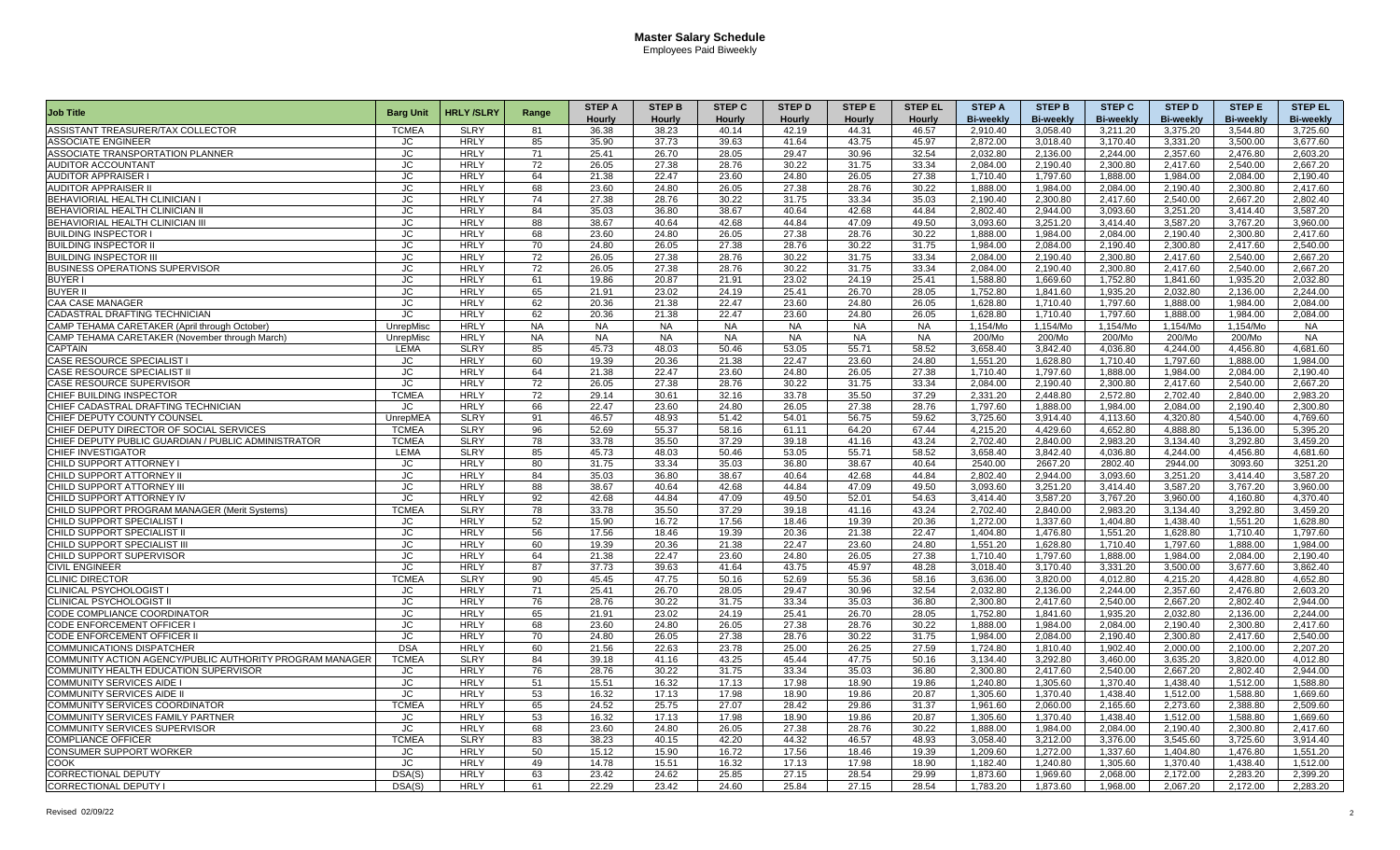| <b>Job Title</b>                                        |                  | <b>HRLY/SLRY</b> |       | <b>STEP A</b> | <b>STEP B</b> | <b>STEP C</b> | <b>STEP D</b> | <b>STEP E</b> | <b>STEP EL</b> | <b>STEP A</b>    | <b>STEP B</b>         | <b>STEP C</b>         | <b>STEP D</b>    | <b>STEPE</b>     | <b>STEP EL</b>   |
|---------------------------------------------------------|------------------|------------------|-------|---------------|---------------|---------------|---------------|---------------|----------------|------------------|-----------------------|-----------------------|------------------|------------------|------------------|
|                                                         | <b>Barg Unit</b> |                  | Range | Hourly        | Hourly        | Hourly        | Hourly        | Hourly        | Hourly         | <b>Bi-weekly</b> | <b>Bi-weekly</b>      | <b>Bi-weekly</b>      | <b>Bi-weekly</b> | <b>Bi-weekly</b> | <b>Bi-weekly</b> |
| CORRECTIONAL SERGEANT                                   | DSA(S)           | <b>HRLY</b>      | 70    | 27.86         | 29.25         | 30.73         | 32.29         | 33.95         | 35.66          | 2.228.80         | 2.340.00              | 2.458.40              | 2.583.20         | 2.716.00         | 2.852.80         |
| <b>CORRECTIONS COUNSELOR</b>                            | <b>POA</b>       | <b>HRLY</b>      | 55    | 21.74         | 22.83         | 24.01         | 25.20         | 26.49         | 27.84          | 1,739.20         | 1,826.40              | 1,920.80              | 2,016.00         | 2,119.20         | 2,227.20         |
| <b>COUNTY SURVEYOR</b>                                  | <b>TCMEA</b>     | <b>SLRY</b>      | 84    | 39.18         | 41.16         | 43.25         | 45.44         | 47.75         | 50.16          | 3,134.40         | 3,292.80              | 3,460.00              | 3,635.20         | 3,820.00         | 4,012.80         |
| <b>CUSTODIAN</b>                                        | JC               | <b>HRLY</b>      | 45    | 13.38         | 14.07         | 14.78         | 15.51         | 16.32         | 17.13          | 1.070.40         | 1,125.60              | 1.182.40              | 1,240.80         | 1,305.60         | 1.370.40         |
| DEPUTY AGRICULTURAL COMMISSIONER/SEALER OF WGHTS & MSRS | JC.              | <b>HRLY</b>      | 83    | 34.18         | 35.90         | 37.73         | 39.63         | 41.64         | 43.75          | 2,734.40         | 2,872.00              | 3.018.40              | 3,170.40         | 3.331.20         | 3.500.00         |
| DEPUTY CHIEF PROBATION OFFICER                          | LEMA             | <b>SLRY</b>      | 79    | 39.43         | 41.42         | 43.51         | 45.73         | 48.03         | 50.46          | 3,154.40         | 3,313.60              | 3,480.80              | 3,658.40         | 3,842.40         | 4,036.80         |
| DEPUTY CONSERVATOR/PUBLIC GUARDIAN/PUBLIC ADMINISTRATOR | JС               | <b>HRLY</b>      | 73    | 26.70         | 28.05         | 29.47         | 30.96         | 32.54         | 34.18          | 2,136.00         | 2,244.00              | 2,357.60              | 2,476.80         | 2,603.20         | 2,734.40         |
| <b>DEPUTY CORONER</b>                                   | <b>DSA</b>       | <b>HRLY</b>      | 55    | 19.04         | 19.99         | 21.03         | 22.08         | 23.18         | 24.38          | 1,523.20         | 1.599.20              | 1,682.40              | 1.766.40         | 1.854.40         | 1.950.40         |
| <b>DEPUTY CORONER II</b>                                | <b>DSA</b>       | <b>HRLY</b>      | 61    | 22.08         | 23.18         | 24.38         | 25.59         | 26.89         | 28.27          | 1,766.40         | 1,854.40              | 1,950.40              | 2,047.20         | 2,151.20         | 2,261.60         |
| <b>DEPUTY COUNTY CLERK I</b>                            | JC               | <b>HRLY</b>      | 47    | 14.07         | 14.78         | 15.51         | 16.32         | 17.13         | 17.98          | 1,125.60         | 1.182.40              | 1.240.80              | 1,305.60         | 1,370.40         | 1,438.40         |
| <b>IDEPUTY COUNTY CLERK I</b>                           | JC.              | <b>HRLY</b>      | 51    | 15.51         | 16.32         | 17.13         | 17.98         | 18.90         | 19.86          | 1,240.80         | 1,305.60              | $1,370.\overline{40}$ | 1,438.40         | 1,512.00         | 1,588.80         |
| <b>DEPUTY COUNTY CLERK III</b>                          | JC               | <b>HRLY</b>      | 58    | 18.46         | 19.39         | 20.36         | 21.38         | 22.47         | 23.60          | 1.476.80         | 1.551.20              | 1.628.80              | 1.710.40         | 1.797.60         | 1.888.00         |
| DEPUTY COUNTY COUNSEL                                   | UnrepMEA         | <b>SLRY</b>      | 79    | 34.65         | 36.39         | 38.23         | 40.15         | 42.20         | 44.32          | 2.772.00         | 2.911.20              | 3.058.40              | 3,212.00         | 3.376.00         | 3.545.60         |
| DEPUTY COUNTY COUNSEL II                                | UnrepMEA         | <b>SLRY</b>      | 83    | 38.23         | 40.15         | 42.20         | 44.32         | 46.57         | 48.93          | 3,058.40         | 3,212.00              | 3,376.00              | 3,545.60         | 3,725.60         | 3,914.40         |
| DEPUTY COUNTY SURVEYOR                                  | JC               | <b>HRLY</b>      | 82    | 33.34         | 35.03         | 36.80         | 38.67         | 40.64         | 42.68          | 2,667.20         | 2,802.40              | 2,944.00              | 3,093.60         | 3,251.20         | 3,414.40         |
| <b>DEPUTY COUNTY SURVEYOR I</b>                         | JC.              | <b>HRLY</b>      | 85    | 35.90         | 37.73         | 39.63         | 41.64         | 43.75         | 45.97          | 2.872.00         | 3.018.40              | 3.170.40              | 3,331.20         | 3.500.00         | 3.677.60         |
| DEPUTY DIRECTOR OF PUBLIC WORKS - TRANSPORTATION        | <b>TCMEA</b>     | <b>SLRY</b>      | 84    | 39.18         | 41.16         | 43.25         | 45.44         | 47.75         | 50.16          | 3.134.40         | 3.292.80              | 3.460.00              | 3.635.20         | 3.820.00         | 4.012.80         |
| DEPUTY DIRECTOR OF PUBLIC WORKS - WATER RESOURCES       | <b>TCMEA</b>     | <b>SLRY</b>      | 84    | 39.18         | 41.16         | 43.25         | 45.44         | 47.75         | 50.16          | 3,134.40         | 3,292.80              | 3,460.00              | 3,635.20         | 3,820.00         | 4,012.80         |
| DEPUTY DIRECTOR OF SOCIAL SERVICES, FISCAL              | <b>TCMEA</b>     | <b>SLRY</b>      | 90    | 45.45         | 47.75         | 50.16         | 52.69         | 55.36         | 58.16          | 3,636.00         | 3,820.00              | 4,012.80              | 4,215.20         | 4,428.80         | 4,652.80         |
| DEPUTY DIRECTOR OF SOCIAL SERVICES, OPERATIONS          | <b>TCMEA</b>     | <b>SLRY</b>      | 90    | 45.45         | 47.75         | 50.16         | 52.69         | 55.36         | 58.16          | 3,636.00         | 3.820.00              | 4.012.80              | 4,215.20         | 4,428.80         | 4.652.80         |
| <b>DEPUTY DISTRICT ATTORNEY I</b>                       | JC               | <b>HRLY</b>      | 82    | 33.34         | 35.03         | 36.80         | 38.67         | 40.64         | 42.68          | 2.667.20         | 2.802.40              | 2.944.00              | 3.093.60         | 3.251.20         | 3.414.40         |
| <b>DEPUTY DISTRICT ATTORNEY II</b>                      | JС               | <b>HRLY</b>      | 86    | 36.80         | 38.67         | 40.64         | 42.68         | 44.84         | 47.09          | 2,944.00         | 3,093.60              | 3,251.20              | 3,414.40         | 3,587.20         | 3,767.20         |
| DEPUTY DISTRICT ATTORNEY I                              | JС               | <b>HRLY</b>      | 90    | 40.64         | 42.68         | 44.84         | 47.09         | 49.50         | 52.01          | 3,251.20         | 3,414.40              | 3,587.20              | 3,767.20         | 3,960.00         | 4,160.80         |
| <b>DEPUTY DISTRICT ATTORNEY IV</b>                      | JC               | <b>HRLY</b>      | 94    | 44.84         | 47.09         | 49.50         | 52.01         | 54.63         | 57.40          | 3,587.20         | 3,767.20              | 3,960.00              | 4,160.80         | 4,370.40         | 4,592.00         |
| <b>DEPUTY PROBATION OFFICER</b>                         | POA              | <b>HRLY</b>      | 56    | 22.28         | 23.42         | 24.59         | 25.84         | 27.14         | 28.51          | 1.782.40         | 1,873.60              | 1,967.20              | 2,067.20         | 2.171.20         | 2,280.80         |
| <b>DEPUTY PROBATION OFFICER I</b>                       | <b>POA</b>       | <b>HRLY</b>      | 59    | 24.01         | 25.21         | 26.49         | 27.84         | 29.22         | 30.70          | 1,920.80         | $\overline{2,016.80}$ | 2,119.20              | 2,227.20         | 2,337.60         | 2,456.00         |
| <b>DEPUTY PROBATION OFFICER III</b>                     | <b>POA</b>       | <b>HRLY</b>      | 62    | 25.84         | 27.14         | 28.51         | 29.96         | 31.49         | 33.08          | 2,067.20         | 2,171.20              | 2,280.80              | 2,396.80         | 2,519.20         | 2,646.40         |
| DEPUTY PROBATION OFFICER IV                             | POA              | <b>HRLY</b>      | 66    | 28.52         | 29.96         | 31.49         | 33.08         | 34.74         | 36.50          | 2,281.60         | 2,396.80              | 2,519.20              | 2,646.40         | 2,779.20         | 2,920.00         |
| <b>DEPUTY SHERIFF</b>                                   | DSA(S)           | <b>HRLY</b>      | 68    | 26.51         | 27.86         | 29.24         | 30.72         | 32.27         | 33.94          | 2.120.80         | 2.228.80              | 2.339.20              | 2,457.60         | 2.581.60         | 2.715.20         |
| <b>DEPUTY SHERIFF I</b>                                 | DSA(S)           | <b>HRLY</b>      | 66    | 25.23         | 26.51         | 27.86         | 29.25         | 30.73         | 32.29          | 2,018.40         | 2,120.80              | 2,228.80              | 2,340.00         | 2,458.40         | 2,583.20         |
| DETECTIVE-INVESTIGATOR                                  | DSA(S)           | <b>HRLY</b>      | 76    | 32.27         | 33.94         | 35.64         | 37.43         | 39.34         | 41.33          | 2,581.60         | 2.715.20              | 2,851.20              | 2.994.40         | 3,147.20         | 3,306.40         |
| <b>DIETARY COOK</b>                                     | JC               | <b>HRLY</b>      | 54    | 16.72         | 17.56         | 18.46         | 19.39         | 20.36         | 21.38          | 1,337.60         | 1.404.80              | 1,476.80              | 1,551.20         | 1,628.80         | 1,710.40         |
| <b>DIETARY SUPERVISOR</b>                               | JC.              | <b>HRLY</b>      | 59    | 18.90         | 19.86         | 20.87         | 21.91         | 23.02         | 24.19          | 1,512.00         | 1,588.80              | 1,669.60              | 1,752.80         | 1,841.60         | 1,935.20         |
| DISTRICT ATTORNEY INVESTIGATOR                          | <b>POA</b>       | <b>HRLY</b>      | 70    | 31.49         | 33.08         | 34.74         | 36.50         | 38.36         | 40.29          | 2,519.20         | 2,646.40              | 2,779.20              | 2,920.00         | 3,068.80         | 3,223.20         |
| DISTRICT ATTORNEY INVESTIGATOR I - EXTRA HELP           | UnrepPOA         | <b>HRLY</b>      | 70    | 31.49         | 33.08         | 34.74         | 36.50         | 38.36         | 40.29          | 2,519.20         | 2.646.40              | 2.779.20              | 2,920.00         | 3,068.80         | 3,223.20         |
| <b>DISTRICT ATTORNEY INVESTIGATOR I</b>                 | <b>POA</b>       | <b>HRLY</b>      | 72    | 33.06         | 34.73         | 36.48         | 38.36         | 40.29         | 42.33          | 2.644.80         | 2,778.40              | 2,918.40              | 3.068.80         | 3,223.20         | 3,386.40         |
| <b>DISTRICT ATTORNEY INVESTIGATOR II - EXTRA HELP</b>   | <b>UnrepPOA</b>  | <b>HRLY</b>      | 72    | 33.06         | 34.73         | 36.48         | 38.36         | 40.29         | 42.33          | 2.644.80         | 2.778.40              | 2.918.40              | 3.068.80         | 3.223.20         | 3.386.40         |
| <b>DISTRICT ATTORNEY INVESTIGATOR LIEUTENANT</b>        | LEMA             | <b>SLRY</b>      | 79    | 39.43         | 41.42         | 43.51         | 45.73         | 48.03         | 50.46          | 3.154.40         | 3.313.60              | 3.480.80              | 3.658.40         | 3.842.40         | 4.036.80         |
| <b>DRUG/ALCOHOL AIDE</b>                                | JC.              | <b>HRLY</b>      | 50    | 15.12         | 15.90         | 16.72         | 17.56         | 18.46         | 19.39          | 1.209.60         | 1.272.00              | 1.337.60              | 1.404.80         | 1.476.80         | 1.551.20         |
| <b>DRUG/ALCOHOL COUNSELOR</b>                           | JC               | <b>HRLY</b>      | 60    | 19.39         | 20.36         | 21.38         | 22.47         | 23.60         | 24.80          | 1.551.20         | 1.628.80              | 1.710.40              | 1,797.60         | 1,888.00         | 1.984.00         |
| DRUG/ALCOHOL COUNSELOR II                               | <b>JC</b>        | <b>HRLY</b>      | 64    | 21.38         | 22.47         | 23.60         | 24.80         | 26.05         | 27.38          | 1.710.40         | 1.797.60              | 1.888.00              | 1.984.00         | 2.084.00         | 2.190.40         |
| <b>DRUG/ALCOHOL DIRECTOR</b>                            | <b>TCMEA</b>     | <b>SLRY</b>      | 80    | 35.50         | 37.29         | 39.18         | 41.16         | 43.25         | 45.45          | 2,840.00         | 2,983.20              | 3,134.40              | 3,292.80         | 3,460.00         | 3,636.00         |
| DRUG/ALCOHOL SUPERVISOR                                 | JС               | <b>HRLY</b>      | 72    | 26.05         | 27.38         | 28.76         | 30.22         | 31.75         | 33.34          | 2,084.00         | 2,190.40              | 2,300.80              | 2,417.60         | 2,540.00         | 2,667.20         |
| <b>ELECTION WORKER</b>                                  | UnrepMisc        | <b>HRLY</b>      | NA    | 14.00         | 14.00         | 14.00         | 14.00         | 14.00         | <b>NA</b>      | NA               | <b>NA</b>             | NA                    | <b>NA</b>        | <b>NA</b>        | NA               |
| <b>ELIGIBILITY SPECIALIST</b>                           | JC               | <b>HRLY</b>      | 56    | 17.56         | 18.46         | 19.39         | 20.36         | 21.38         | 22.47          | 1,404.80         | 1.476.80              | 1.551.20              | 1,628.80         | 1,710.40         | 1.797.60         |
| <b>ELIGIBILITY SPECIALIST I</b>                         | JС               | <b>HRLY</b>      | 60    | 19.39         | 20.36         | 21.38         | 22.47         | 23.60         | 24.80          | 1,551.20         | 1,628.80              | 1,710.40              | 1,797.60         | 1,888.00         | 1,984.00         |
| ELIGIBILITY SPECIALIST III                              | JС               | <b>HRLY</b>      | 64    | 21.38         | 22.47         | 23.60         | 24.80         | 26.05         | 27.38          | 1,710.40         | 1,797.60              | 1,888.00              | 1,984.00         | 2,084.00         | 2,190.40         |
| <b>ELIGIBILITY SUPERVISOR</b>                           | JC               | <b>HRLY</b>      | 69    | 24.19         | 25.41         | 26.70         | 28.05         | 29.47         | 30.96          | 1,935.20         | 2,032.80              | 2,136.00              | 2,244.00         | 2,357.60         | 2,476.80         |
| <b>EMPLOYMENT AND TRAINING WORKER I</b>                 | JC               | <b>HRLY</b>      | 55    | 17.13         | 17.98         | 18.90         | 19.86         | 20.87         | 21.91          | 1,370.40         | 1,438.40              | 1,512.00              | 1,588.80         | 1,669.60         | 1,752.80         |
| <b>EMPLOYMENT AND TRAINING WORKER II</b>                | JC               | <b>HRLY</b>      | 59    | 18.90         | 19.86         | 20.87         | 21.91         | 23.02         | 24.19          | 1.512.00         | 1,588.80              | 1.669.60              | 1.752.80         | 1.841.60         | 1.935.20         |
| <b>EMPLOYMENT AND TRAINING WORKER III</b>               | JC.              | <b>HRLY</b>      | 63    | 20.87         | 21.91         | 23.02         | 24.19         | 25.41         | 26.70          | 1,669.60         | 1,752.80              | 1,841.60              | 1,935.20         | 2,032.80         | 2,136.00         |
| EMPLOYMENT AND TRAINING WORKER SUPERVISOR               | JC               | <b>HRLY</b>      | 71    | 25.41         | 26.70         | 28.05         | 29.47         | 30.96         | 32.54          | 2,032.80         | 2,136.00              | 2.244.00              | 2,357.60         | 2,476.80         | 2,603.20         |
| <b>ENGINEERING AIDE</b>                                 | JC.              | <b>HRLY</b>      | 55    | 17.13         | 17.98         | 18.90         | 19.86         | 20.87         | 21.91          | 1,370.40         | 1.438.40              | 1.512.00              | 1,588.80         | 1,669.60         | 1,752.80         |
| <b>ENGINEERING TECHNICIAN I</b>                         | JC               | <b>HRLY</b>      | 63    | 20.87         | 21.91         | 23.02         | 24.19         | 25.41         | 26.70          | 1,669.60         | 1,752.80              | 1,841.60              | 1,935.20         | 2,032.80         | 2,136.00         |
| <b>ENGINEERING TECHNICIAN I</b>                         | JС               | <b>HRLY</b>      | 67    | 23.02         | 24.19         | 25.41         | 26.70         | 28.05         | 29.47          | 1,841.60         | 1,935.20              | 2,032.80              | 2,136.00         | 2,244.00         | 2,357.60         |
| <b>ENGINEERING TECHNICIAN III</b>                       | JC               | <b>HRLY</b>      | 71    | 25.41         | 26.70         | 28.05         | 29.47         | 30.96         | 32.54          | 2,032.80         | 2,136.00              | 2,244.00              | 2,357.60         | 2,476.80         | 2,603.20         |
| <b>ENVIRONMENTAL HEALTH AIDE</b>                        | JC               | <b>HRLY</b>      | 55    | 17.13         | 17.98         | 18.90         | 19.86         | 20.87         | 21.91          | 1,370.40         | 1.438.40              | 1,512.00              | 1.588.80         | 1.669.60         | 1,752.80         |
| ENVIRONMENTAL HEALTH SPECIALIST I                       | JC.              | <b>HRLY</b>      | 68    | 23.60         | 24.80         | 26.05         | 27.38         | 28.76         | 30.22          | 1,888.00         | 1,984.00              | 2,084.00              | 2,190.40         | 2,300.80         | 2.417.60         |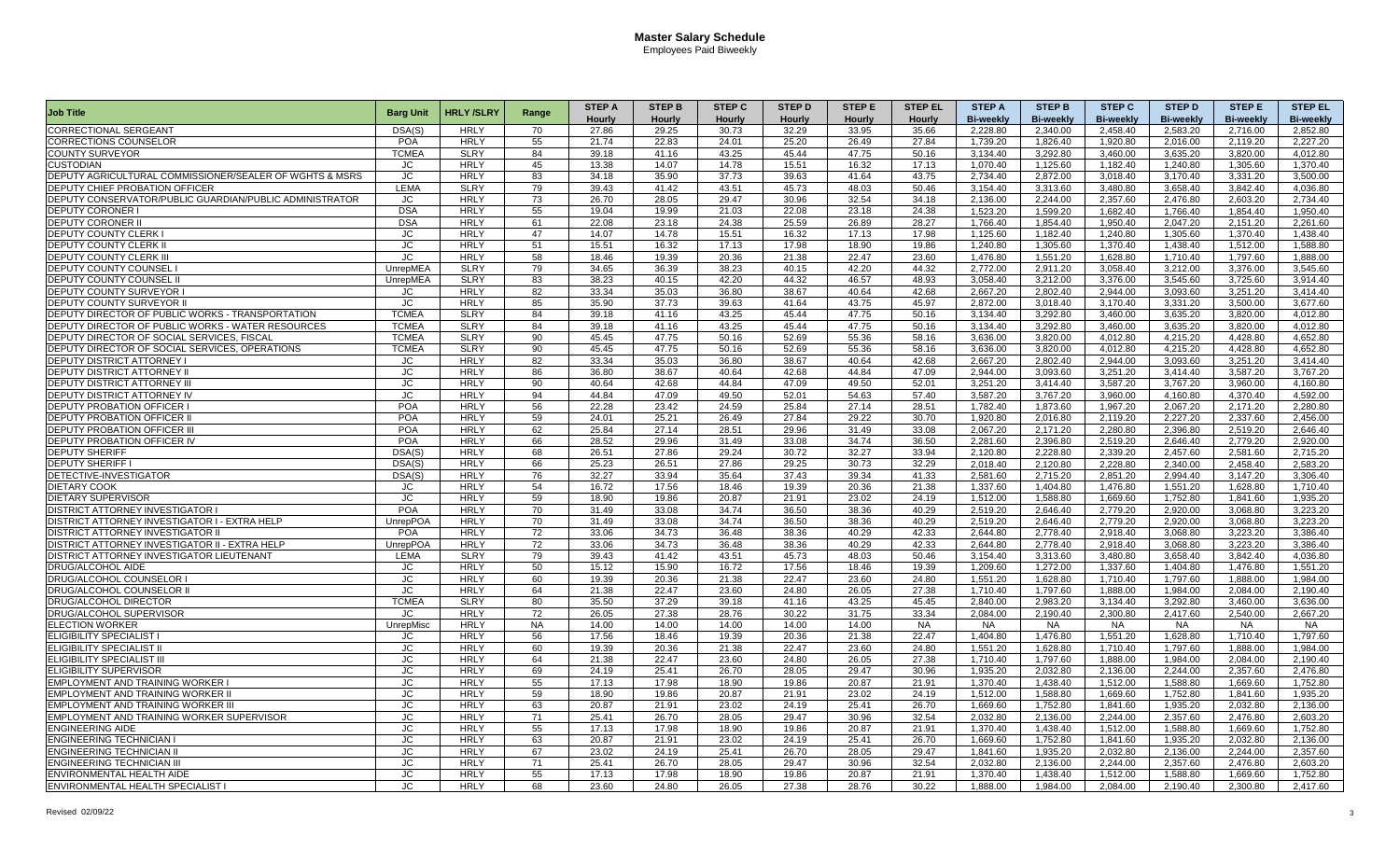|                                                       |                  |                  |                 | <b>STEP A</b> | <b>STEP B</b> | <b>STEP C</b> | <b>STEP D</b> | <b>STEP E</b> | <b>STEP EL</b> | <b>STEP A</b>    | <b>STEP B</b>    | <b>STEP C</b>    | <b>STEP D</b>    | <b>STEP E</b>    | <b>STEP EL</b>   |
|-------------------------------------------------------|------------------|------------------|-----------------|---------------|---------------|---------------|---------------|---------------|----------------|------------------|------------------|------------------|------------------|------------------|------------------|
| <b>Job Title</b>                                      | <b>Barg Unit</b> | <b>HRLY/SLRY</b> | Range           | Hourly        | Hourly        | Hourly        | Hourly        | Hourly        | <b>Hourly</b>  | <b>Bi-weekly</b> | <b>Bi-weekly</b> | <b>Bi-weekly</b> | <b>Bi-weekly</b> | <b>Bi-weekly</b> | <b>Bi-weekly</b> |
| ENVIRONMENTAL HEALTH SPECIALIST II                    | JC               | <b>HRLY</b>      | 72              | 26.05         | 27.38         | 28.76         | 30.22         | 31.75         | 33.34          | 2,084.00         | 2.190.40         | 2,300.80         | 2,417.60         | 2.540.00         | 2,667.20         |
| ENVIRONMENTAL HEALTH SPECIALIST SENIOR                | JC               | <b>HRLY</b>      | 82              | 33.34         | 35.03         | 36.80         | 38.67         | 40.64         | 42.68          | 2.667.20         | 2.802.40         | 2.944.00         | 3.093.60         | 3,251.20         | 3.414.40         |
| <b>ENVIRONMENTAL PLANNER</b>                          | <b>JC</b>        | <b>HRLY</b>      | 77              | 29.47         | 30.96         | 32.54         | 34.18         | 35.90         | 37.73          | 2,357.60         | 2,476.80         | 2,603.20         | 2,734.40         | 2,872.00         | 3,018.40         |
| FACILITIES MAINTENANCE AND IMPROVEMENT DIRECTOR       | <b>TCMEA</b>     | <b>SLRY</b>      | 73              | 29.86         | 31.37         | 32.98         | 34.65         | 36.39         | 38.23          | 2,388.80         | 2,509.60         | 2,638.40         | 2,772.00         | 2.911.20         | 3,058.40         |
| <b>FACILITIES MAINTENANCE TECHNICIAN I</b>            | JC               | <b>HRLY</b>      | 57              | 17.98         | 18.90         | 19.86         | 20.87         | 21.91         | 23.02          | 1,438.40         | 1,512.00         | 1,588.80         | 1,669.60         | 1,752.80         | 1,841.60         |
| <b>FACILITIES MAINTENANCE TECHNICIAN II</b>           | JC               | <b>HRLY</b>      | 61              | 19.86         | 20.87         | 21.91         | 23.02         | 24.19         | 25.41          | 1.588.80         | 1.669.60         | 1.752.80         | 1.841.60         | 1.935.20         | 2.032.80         |
| FACILITIES MAINTENANCE TECHNICIAN I                   | JC               | <b>HRLY</b>      | 65              | 21.91         | 23.02         | 24.19         | 25.41         | 26.70         | 28.05          | 1,752.80         | 1,841.60         | 1,935.20         | 2,032.80         | 2,136.00         | 2,244.00         |
| FACILITIES MAINTENANCE TECHNICIAN-HVAC SPECIALIST     | <b>JC</b>        | <b>HRLY</b>      | 65              | 21.91         | 23.02         | 24.19         | 25.41         | 26.70         | 28.05          | 1,752.80         | 1.841.60         | 1.935.20         | 2,032.80         | 2,136.00         | 2.244.00         |
| <b>FAIR HEARING OFFICER</b>                           | JC               | <b>HRLY</b>      | 67              | 23.02         | 24.19         | 25.41         | 26.70         | 28.05         | 29.47          | 1,841.60         | 1,935.20         | 2,032.80         | 2,136.00         | 2,244.00         | 2,357.60         |
| <b>FAMILY SUPPORT WORKER</b>                          | JC               | <b>HRLY</b>      | 62              | 20.36         | 21.38         | 22.47         | 23.60         | 24.80         | 26.05          | 1.628.80         | 1.710.40         | 1.797.60         | 1.888.00         | 1.984.00         | 2.084.00         |
| <b>FAMILY SUPPORT WORKER SUPERVISOR</b>               | JC               | <b>HRLY</b>      | 74              | 27.38         | 28.76         | 30.22         | 31.75         | 33.34         | 35.03          | 2.190.40         | 2.300.80         | 2.417.60         | 2.540.00         | 2.667.20         | 2.802.40         |
| <b>FINANCE MANAGER</b>                                | <b>TCMEA</b>     | <b>SLRY</b>      | 78              | 33.78         | 35.50         | 37.29         | 39.18         | 41.16         | 43.24          | 2.702.40         | 2.840.00         | 2,983.20         | 3.134.40         | 3,292.80         |                  |
|                                                       |                  | <b>HRLY</b>      | 69              | 24.19         | 25.41         | 26.70         | 28.05         | 29.47         | 30.96          | 1.935.20         | 2.032.80         |                  | 2.244.00         | 2,357.60         | 3,459.20         |
| FIRE SAFETY INSPECTOR                                 | JC               |                  | 76              |               | 30.22         |               | 33.34         | 35.03         |                |                  | 2.417.60         | 2,136.00         | 2.667.20         | 2.802.40         | 2,476.80         |
| <b>FISCAL/DATA SUPERVISOR</b>                         | JC               | <b>HRLY</b>      |                 | 28.76         |               | 31.75         |               |               | 36.80          | 2.300.80         |                  | 2.540.00         |                  |                  | 2.944.00         |
| FLEET ASSISTANT MAINTENANCE SUPERVISOR                | JC.              | <b>HRLY</b>      | 71              | 25.41         | 26.70         | 28.05         | 29.47         | 30.96         | 32.54          | 2.032.80         | 2.136.00         | 2.244.00         | 2.357.60         | 2.476.80         | 2.603.20         |
| FLEET MAINTENANCE SUPERVISOR                          | JC               | <b>HRLY</b>      | 76              | 28.76         | 30.22         | 31.75         | 33.34         | 35.03         | 36.80          | 2.300.80         | 2.417.60         | 2,540.00         | 2,667.20         | 2,802.40         | 2.944.00         |
| <b>FLEET MECHANIC I</b>                               | <b>JC</b>        | <b>HRLY</b>      | 60              | 19.39         | 20.36         | 21.38         | 22.47         | 23.60         | 24.80          | 1.551.20         | 1.628.80         | 1.710.40         | 1.797.60         | 1.888.00         | 1.984.00         |
| <b>FLEET MECHANIC II</b>                              | JC               | <b>HRLY</b>      | 64              | 21.38         | 22.47         | 23.60         | 24.80         | 26.05         | 27.38          | 1.710.40         | 1.797.60         | 1.888.00         | 1.984.00         | 2.084.00         | 2.190.40         |
| <b>FLEET MECHANIC III</b>                             | JC.              | <b>HRLY</b>      | 67              | 23.02         | 24.19         | 25.41         | 26.70         | 28.05         | 29.47          | 1.841.60         | 1.935.20         | 2.032.80         | 2.136.00         | 2.244.00         | 2.357.60         |
| FOSTER PARENT LIAISON                                 | JC.              | <b>HRLY</b>      | 50              | 15.12         | 15.90         | 16.72         | 17.56         | 18.46         | 19.39          | 1.209.60         | 1.272.00         | 1.337.60         | 1.404.80         | 1.476.80         | 1.551.20         |
| GEOGRAPHIC INFORMATION SYSTEMS ANALYST                | <b>JC</b>        | <b>HRLY</b>      | 75              | 28.05         | 29.47         | 30.96         | 32.54         | 34.18         | 35.90          | 2,244.00         | 2,357.60         | 2,476.80         | 2,603.20         | 2,734.40         | 2,872.00         |
| GEOGRAPHIC INFORMATION SYSTEMS TECHNICIAN             | JC               | <b>HRLY</b>      | 68              | 23.60         | 24.80         | 26.05         | 27.38         | 28.76         | 30.22          | 1,888.00         | 1.984.00         | 2,084.00         | 2,190.40         | 2,300.80         | 2,417.60         |
| GEOGRAPHIC INFORMATION SYSTEMS TECHNICIAN I           | JC               | <b>HRLY</b>      | $\overline{71}$ | 25.41         | 26.70         | 28.05         | 29.47         | 30.96         | 32.54          | 2.032.80         | 2,136.00         | 2.244.00         | 2.357.60         | 2,476.80         | 2.603.20         |
| <b>HEALTH EDUCATOR</b>                                | JC.              | <b>HRLY</b>      | 67              | 23.02         | 24.19         | 25.41         | 26.70         | 28.05         | 29.47          | 1.841.60         | 1.935.20         | 2.032.80         | 2,136.00         | 2.244.00         | 2.357.60         |
| HEALTH SERVICES ANALYST                               | JC               | <b>HRLY</b>      | 67              | 23.02         | 24.19         | 25.41         | 26.70         | 28.05         | 29.47          | 1.841.60         | 1.935.20         | 2.032.80         | 2.136.00         | 2.244.00         | 2.357.60         |
| HEALTH SERVICES ANALYST II                            | <b>JC</b>        | <b>HRLY</b>      | 71              | 25.41         | 26.70         | 28.05         | 29.47         | 30.96         | 32.54          | 2,032.80         | 2,136.00         | 2,244.00         | 2,357.60         | 2,476.80         | 2,603.20         |
| <b>IEVS COORDINATOR</b>                               | JС               | <b>HRLY</b>      | 59              | 18.90         | 19.86         | 20.87         | 21.91         | 23.02         | 24.19          | 1,512.00         | 1,588.80         | 1,669.60         | 1,752.80         | 1,841.60         | 1,935.20         |
| <b>INFORMATION SYSTEMS ANALYST I</b>                  | JC.              | <b>HRLY</b>      | 72              | 26.05         | 27.38         | 28.76         | 30.22         | 31.75         | 33.34          | 2.084.00         | 2.190.40         | 2.300.80         | 2,417.60         | 2.540.00         | 2.667.20         |
| <b>INFORMATION SYSTEMS ANALYST II</b>                 | JC.              | <b>HRLY</b>      | 76              | 28.76         | 30.22         | 31.75         | 33.34         | 35.03         | 36.80          | 2.300.80         | 2.417.60         | 2.540.00         | 2.667.20         | 2.802.40         | 2.944.00         |
| <b>INFORMATION SYSTEMS MANAGER</b>                    | <b>TCMEA</b>     | <b>SLRY</b>      | 86              | 41.17         | 43.25         | 45.45         | 47.75         | 50.16         | 52.70          | 3,293.60         | 3,460.00         | 3,636.00         | 3,820.00         | 4,012.80         | 4,216.00         |
| INFORMATION SYSTEMS SPECIALIST                        | JС               | <b>HRLY</b>      | 72              | 26.05         | 27.38         | 28.76         | 30.22         | 31.75         | 33.34          | 2,084.00         | 2,190.40         | 2,300.80         | 2,417.60         | 2,540.00         | 2,667.20         |
| <b>INFORMATION SYSTEMS SPECIALIST II</b>              | JC               | <b>HRLY</b>      | 76              | 28.76         | 30.22         | 31.75         | 33.34         | 35.03         | 36.80          | 2,300.80         | 2,417.60         | 2,540.00         | 2,667.20         | 2,802.40         | 2,944.00         |
| <b>INFORMATION SYSTEMS SUPERVISOR</b>                 | JС               | <b>HRLY</b>      | 81              | 32.54         | 34.18         | 35.90         | 37.73         | 39.63         | 41.64          | 2.603.20         | 2.734.40         | 2,872.00         | 3.018.40         | 3.170.40         | 3,331.20         |
| INFORMATION SYSTEMS SUPERVISOR (DSS)                  | JC.              | <b>HRLY</b>      | 81              | 32.54         | 34.18         | 35.90         | 37.73         | 39.63         | 41.64          | 2.603.20         | 2.734.40         | 2.872.00         | 3.018.40         | 3.170.40         | 3.331.20         |
| <b>INFORMATION SYSTEMS TECHNICIAN</b>                 | JС               | <b>HRLY</b>      | 61              | 19.86         | 20.87         | 21.91         | 23.02         | 24.19         | 25.41          | 1,588.80         | 1.669.60         | 1,752.80         | 1,841.60         | 1,935.20         | 2,032.80         |
| <b>INFORMATION SYSTEMS TECHNICIAN (Merit Systems)</b> | <b>JC</b>        | <b>HRLY</b>      | 66              | 22.47         | 23.60         | 24.80         | 26.05         | 27.38         | 28.76          | 1,797.60         | 1.888.00         | 1.984.00         | 2,084.00         | 2,190.40         | 2.300.80         |
| <b>INFRASTRUCTURE MANAGER</b>                         | JС               | <b>HRLY</b>      | 71              | 25.41         | 26.70         | 28.05         | 29.47         | 30.96         | 32.54          | 2,032.80         | 2,136.00         | 2,244.00         | 2,357.60         | 2,476.80         | 2,603.20         |
| INSTITUTIONAL FARMING & MAINTENANCE TECHNICIAN        | JC               | <b>HRLY</b>      | 65              | 21.91         | 23.02         | 24.19         | 25.41         | 26.70         | 28.05          | 1.752.80         | 1.841.60         | 1.935.20         | 2,032.80         | 2,136.00         | 2.244.00         |
| INSTITUTIONAL LICENSED PSYCHIATRIC TECHNICIAN I       | JC               | <b>HRLY</b>      | 72              | 26.05         | 27.38         | 28.76         | 30.22         | 31.75         | 33.34          | 2,084.00         | 2.190.40         | 2,300.80         | 2,417.60         | 2,540.00         | 2,667.20         |
| INSTITUTIONAL LICENSED PSYCHIATRIC TECHNICIAN II      | <b>JC</b>        | <b>HRLY</b>      | 76              | 28.76         | 30.22         | 31.75         | 33.34         | 35.03         | 36.80          | 2,300.80         | 2,417.60         | 2,540.00         | 2,667.20         | 2,802.40         | 2,944.00         |
| INSTITUTIONAL LICENSED VOCATIONAL NURSE I             | JC               | <b>HRLY</b>      | 72              | 26.05         | 27.38         | 28.76         | 30.22         | 31.75         | 33.34          | 2.084.00         | 2.190.40         | 2.300.80         | 2.417.60         | 2.540.00         | 2.667.20         |
| INSTITUTIONAL LICENSED VOCATIONAL NURSE II            | JC               | <b>HRLY</b>      | 76              | 28.76         | 30.22         | 31.75         | 33.34         | 35.03         | 36.80          | 2.300.80         | 2.417.60         | 2,540.00         | 2,667.20         | 2,802.40         | 2.944.00         |
| INSTITUTIONAL REGISTERED NURSE I                      | JC.              | <b>HRLY</b>      | 85              | 35.90         | 37.73         | 39.63         | 41.64         | 43.75         | 45.97          | 2.872.00         | 3.018.40         | 3,170.40         | 3.331.20         | 3.500.00         | 3.677.60         |
| INSTITUTIONAL REGISTERED NURSE II                     | <b>JC</b>        | <b>HRLY</b>      | 89              | 39.63         | 41.64         | 43.75         | 45.97         | 48.28         | 50.74          | 3.170.40         | 3,331.20         | 3,500.00         | 3,677.60         | 3,862.40         | 4,059.20         |
| <b>INVESTIGATIVE ANALYST</b>                          | UnrepMEA         | <b>HRLY</b>      | 71              | 28.44         | 29.86         | 31.37         | 32.98         | 34.65         | 36.38          | 2.275.20         | 2.388.80         | 2.509.60         | 2,638.40         | 2.772.00         | 2.910.40         |
| JUVENILE DETENTION FACILITY COUNSELOR I               | <b>POA</b>       | <b>HRLY</b>      | 49              | 18.75         | 19.68         | 20.67         | 21.74         | 22.83         | 24.01          | 1.500.00         | 1.574.40         | 1.653.60         | 1,739.20         | 1.826.40         | 1.920.80         |
| JUVENILE DETENTION FACILITY COUNSELOR I               | POA              | <b>HRLY</b>      | 53              | 20.67         | 21.74         | 22.83         | 24.01         | 25.20         | 26.48          | 1.653.60         | 1.739.20         | 1.826.40         | 1.920.80         | 2.016.00         | 2.118.40         |
| JUVENILE DETENTION FACILITY SUPERINTENDENT            | <b>LEMA</b>      | <b>SLRY</b>      | 76              | 36.60         | 38.48         | 40.43         | 42.47         | 44.59         | 46.84          | 2.928.00         | 3.078.40         | 3.234.40         | 3.397.60         | 3.567.20         | 3.747.20         |
| <b>LAW CLERK I</b>                                    | <b>JC</b>        | <b>HRLY</b>      | 64              | 21.38         | 22.47         | 23.60         | 24.80         | 26.05         | 27.38          | 1,710.40         | 1,797.60         | 1,888.00         | 1,984.00         | 2,084.00         | 2,190.40         |
|                                                       |                  |                  | <b>NA</b>       | 14.59         | 14.59         |               |               | 14.59         |                | <b>NA</b>        |                  | <b>NA</b>        |                  |                  |                  |
| LAW CLERK I - EXTRA HELP                              | UnrepMisc        | <b>HRLY</b>      | 68              |               |               | 14.59         | 14.59         |               | <b>NA</b>      |                  | <b>NA</b>        |                  | <b>NA</b>        | <b>NA</b>        | <b>NA</b>        |
| LAW CLERK II                                          | JC               | <b>HRLY</b>      |                 | 23.60         | 24.80         | 26.05         | 27.38         | 28.76         | 30.22          | 1.888.00         | 1.984.00         | 2.084.00         | 2.190.40         | 2.300.80         | 2.417.60         |
| LAW CLERK II - EXTRA HELP                             | UnrepMisc        | <b>HRLY</b>      | <b>NA</b>       | 15.71         | 15.71         | 15.71         | 15.71         | 15.71         | <b>NA</b>      | <b>NA</b>        | <b>NA</b>        | <b>NA</b>        | <b>NA</b>        | <b>NA</b>        | <b>NA</b>        |
| AW LIBRARY CLERK                                      | JC.              | <b>HRLY</b>      | 50              | 15.12         | 15.90         | 16.72         | 17.56         | 18.46         | 19.39          | 1,209.60         | 1,272.00         | 1,337.60         | 1,404.80         | 1.476.80         | 1,551.20         |
| <b>EAD COMMUNITY SERVICES AIDE</b>                    | JC               | <b>HRLY</b>      | 57              | 17.98         | 18.90         | 19.86         | 20.87         | 21.91         | 23.02          | 1,438.40         | 1,512.00         | 1,588.80         | 1,669.60         | 1,752.80         | 1,841.60         |
| <b>LEAD CUSTODIAN</b>                                 | <b>JC</b>        | <b>HRLY</b>      | 48              | 14.43         | 15.12         | 15.90         | 16.72         | 17.56         | 18.46          | 1,154.40         | 1.209.60         | 1,272.00         | 1,337.60         | 1,404.80         | 1,476.80         |
| LEGAL CLERK I (Merit Systems)                         | JC.              | <b>HRLY</b>      | 51              | 15.51         | 16.32         | 17.13         | 17.98         | 18.90         | 19.86          | 1.240.80         | 1.305.60         | 1.370.40         | 1,438.40         | 1.512.00         | 1,588.80         |
| <b>LEGAL CLERK II (Merit Systems)</b>                 | JC.              | <b>HRLY</b>      | 55              | 17.13         | 17.98         | 18.90         | 19.86         | 20.87         | 21.91          | 1.370.40         | 1.438.40         | 1.512.00         | 1.588.80         | 1.669.60         | 1.752.80         |
| <b>LEGAL SECRETARY I</b>                              | <b>JC</b>        | <b>HRLY</b>      | 51              | 15.51         | 16.32         | 17.13         | 17.98         | 18.90         | 19.86          | 1,240.80         | 1,305.60         | 1,370.40         | 1,438.40         | 1,512.00         | 1,588.80         |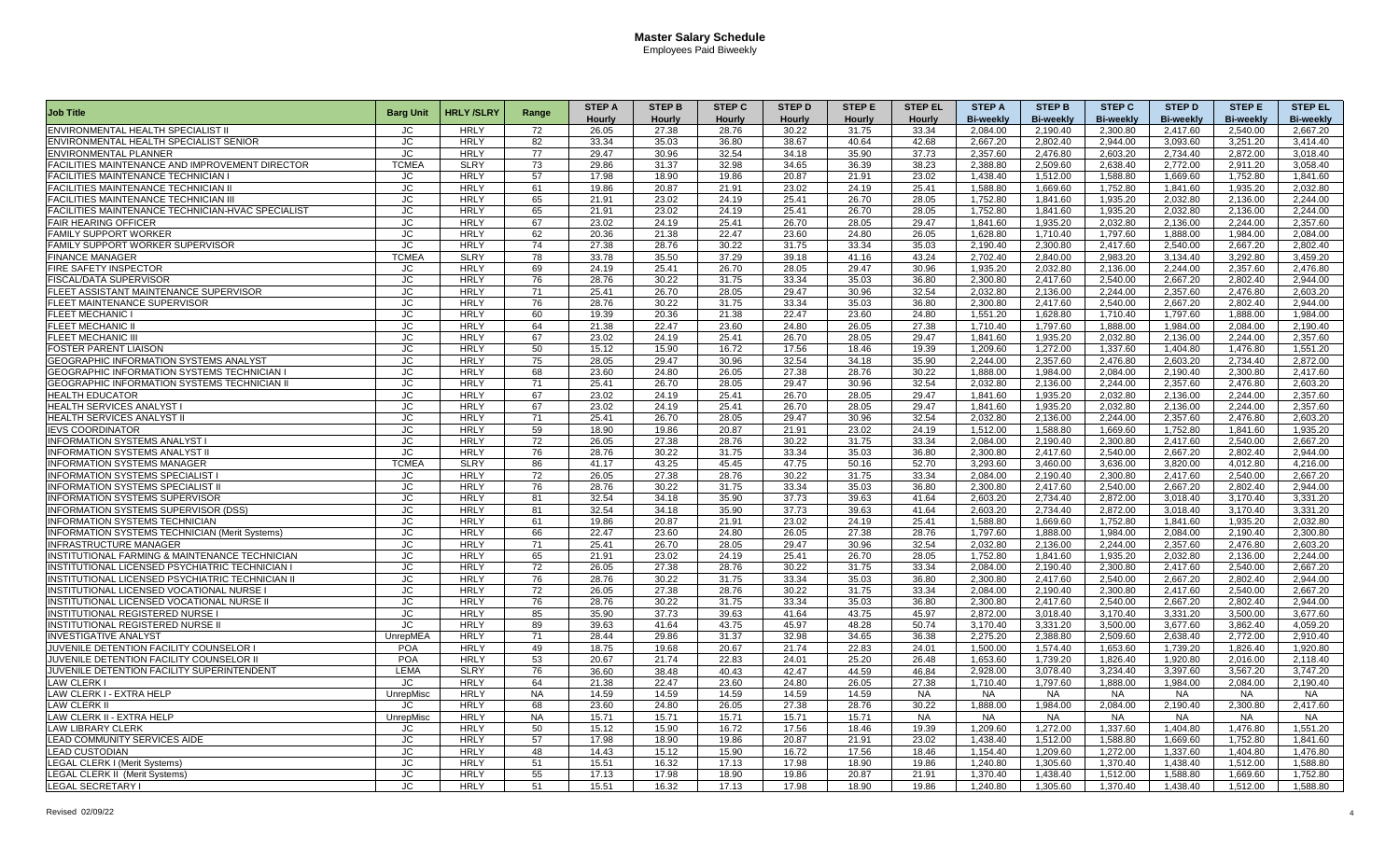|                                                      |                         |                  |       | <b>STEP A</b> | <b>STEP B</b>  | <b>STEP C</b> | <b>STEP D</b> | <b>STEP E</b>  | <b>STEP EL</b> | <b>STEP A</b>         | <b>STEP B</b>        | <b>STEP C</b>        | <b>STEP D</b>        | <b>STEPE</b>         | <b>STEP EL</b>   |
|------------------------------------------------------|-------------------------|------------------|-------|---------------|----------------|---------------|---------------|----------------|----------------|-----------------------|----------------------|----------------------|----------------------|----------------------|------------------|
| <b>Job Title</b>                                     | <b>Barg Unit</b>        | <b>HRLY/SLRY</b> | Range | Hourly        | Hourly         | Hourly        | Hourly        | Hourly         | Hourly         | <b>Bi-weekly</b>      | <b>Bi-weekly</b>     | <b>Bi-weekly</b>     | <b>Bi-weekly</b>     | <b>Bi-weekly</b>     | <b>Bi-weekly</b> |
| <b>LEGAL SECRETARY I (Merit Systems)</b>             | JC                      | <b>HRLY</b>      | 51    | 15.51         | 16.32          | 17.13         | 17.98         | 18.90          | 19.86          | 1.240.80              | 1,305.60             | 1,370.40             | 1,438.40             | 1,512.00             | 1,588.80         |
| <b>LEGAL SECRETARY I CONFIDENTIAL</b>                | <b>TCMEA</b>            | <b>HRLY</b>      | 49    | 16.53         | 17.35          | 18.23         | 19.15         | 20.12          | 21.16          | 1.322.40              | 1.388.00             | 1.458.40             | 1,532.00             | 1.609.60             | 1.692.80         |
| <b>LEGAL SECRETARY II</b>                            | JC                      | <b>HRLY</b>      | 55    | 17.13         | 17.98          | 18.90         | 19.86         | 20.87          | 21.91          | 1,370.40              | 1,438.40             | 1,512.00             | 1,588.80             | 1,669.60             | 1,752.80         |
| <b>LEGAL SECRETARY II (Merit Systems)</b>            | <b>JC</b>               | <b>HRLY</b>      | 55    | 17.13         | 17.98          | 18.90         | 19.86         | 20.87          | 21.91          | 1.370.40              | 1.438.40             | 1,512.00             | 1,588.80             | 1,669.60             | 1,752.80         |
| <b>LEGAL SECRETARY II CONFIDENTIAL</b>               | <b>TCMEA</b>            | <b>HRLY</b>      | 53    | 18.23         | 19.15          | 20.12         | 21.16         | 22.22          | 23.33          | 1,458.40              | 1,532.00             | 1,609.60             | 1,692.80             | 1,777.60             | 1,866.40         |
| <b>LEGAL SECRETARY III</b>                           | JC.                     | <b>HRLY</b>      | 59    | 18.90         | 19.86          | 20.87         | 21.91         | 23.02          | 24.19          | 1.512.00              | 1.588.80             | 1.669.60             | 1.752.80             | 1.841.60             | 1.935.20         |
| LEGAL SECRETARY SUPERVISOR                           | JC                      | <b>HRLY</b>      | 64    | 21.38         | 22.47          | 23.60         | 24.80         | 26.05          | 27.38          | 1,710.40              | 1,797.60             | 1,888.00             | 1,984.00             | 2,084.00             | 2,190.40         |
| <b>LIBRARIAN</b>                                     | JС                      | <b>HRLY</b>      | 60    | 19.39         | 20.36          | 21.38         | 22.47         | 23.60          | 24.80          | 1,551.20              | 1,628.80             | 1.710.40             | 1,797.60             | 1,888.00             | 1.984.00         |
| <b>LIBRARIAN I</b>                                   | JC                      | <b>HRLY</b>      | 64    | 21.38         | 22.47          | 23.60         | 24.80         | 26.05          | 27.38          | 1,710.40              | 1,797.60             | 1,888.00             | 1,984.00             | 2,084.00             | 2,190.40         |
| <b>LIBRARY ASSISTANT I</b>                           | JC                      | <b>HRLY</b>      | 49    | 14.78         | 15.51          | 16.32         | 17.13         | 17.98          | 18.90          | 1.182.40              | 1.240.80             | 1.305.60             | 1,370.40             | 1,438.40             | 1.512.00         |
|                                                      | JC.                     | <b>HRLY</b>      | 52    | 15.90         |                | 17.56         | 18.46         | 19.39          | 20.36          | 1.272.00              | 1,337.60             | 1.404.80             | 1,438.40             | 1,551.20             |                  |
| <b>LIBRARY ASSISTANT I</b><br><b>LIBRARY CLERK I</b> |                         | <b>HRLY</b>      | 43    | 12.74         | 16.72          | 14.07         | 14.78         |                | 16.32          |                       |                      |                      |                      |                      | 1,628.80         |
| <b>LIBRARY CLERK I</b>                               | JС<br>JC.               | <b>HRLY</b>      | 47    | 14.07         | 13.38          |               | 16.32         | 15.51<br>17.13 | 17.98          | 1,019.20              | 1,070.40<br>1,182.40 | 1,125.60             | 1,182.40<br>1,305.60 | 1,240.80             | 1,305.60         |
|                                                      | JC                      | <b>HRLY</b>      | 95    |               | 14.78<br>48.27 | 15.51         | 53.31         | 56.00          | 58.84          | 1,125.60              | 3.861.60             | 1,240.80<br>4.059.20 | 4.264.80             | 1,370.40<br>4.480.00 | 1,438.40         |
| LICENSED CLINICAL NURSE SUPERVISOR                   |                         | <b>HRLY</b>      |       | 45.96         |                | 50.74         |               |                |                | 3.676.80              |                      |                      |                      |                      | 4.707.20         |
| <b>LICENSED CLINICAL SUPERVISOR</b>                  | JC                      |                  | 94    | 44.84         | 47.09          | 49.50         | 52.01         | 54.63          | 57.40          | 3.587.20              | 3.767.20             | 3.960.00             | 4.160.80             | 4,370.40             | 4.592.00         |
| LICENSED PSYCHIATRIC TECHNICIAN I                    | <b>JC</b>               | <b>HRLY</b>      | 65    | 21.91         | 23.02          | 24.19         | 25.41         | 26.70          | 28.05          | 1.752.80              | 1.841.60             | 1,935.20             | 2,032.80             | 2,136.00             | 2.244.00         |
| <b>LICENSED PSYCHIATRIC TECHNICIAN I</b>             | JС                      | <b>HRLY</b>      | 69    | 24.19         | 25.41          | 26.70         | 28.05         | 29.47          | 30.96          | 1.935.20              | 2.032.80             | 2,136.00             | 2,244.00             | 2,357.60             | 2.476.80         |
| <b>LICENSED VOCATIONAL NURSE I</b>                   | <b>JC</b>               | <b>HRLY</b>      | 65    | 21.91         | 23.02          | 24.19         | 25.41         | 26.70          | 28.05          | 1.752.80              | 1.841.60             | 1.935.20             | 2.032.80             | 2.136.00             | 2.244.00         |
| <b>LICENSED VOCATIONAL NURSE I</b>                   | JC                      | <b>HRLY</b>      | 69    | 24.19         | 25.41          | 26.70         | 28.05         | 29.47          | 30.96          | 1.935.20              | 2.032.80             | 2.136.00             | 2.244.00             | 2.357.60             | 2.476.80         |
| LIEUTENANT                                           | LEMA                    | <b>SLRY</b>      | 79    | 39.43         | 41.42          | 43.51         | 45.73         | 48.03          | 50.46          | 3.154.40              | 3.313.60             | 3.480.80             | 3.658.40             | 3.842.40             | 4.036.80         |
| <b>LITERACY CLERK</b>                                | JC                      | <b>HRLY</b>      | 47    | 14.07         | 14.78          | 15.51         | 16.32         | 17.13          | 17.98          | 1,125.60              | 1,182.40             | 1,240.80             | 1,305.60             | 1,370.40             | 1,438.40         |
| <b>MEDICAL ASSISTANT I</b>                           | JC                      | <b>HRLY</b>      | 48    | 14.43         | 15.12          | 15.90         | 16.72         | 17.56          | 18.46          | 1,154.40              | 1,209.60             | 1,272.00             | 1,337.60             | 1,404.80             | 1,476.80         |
| <b>MEDICAL ASSISTANT II</b>                          | $\overline{\mathsf{C}}$ | <b>HRLY</b>      | 52    | 15.90         | 16.72          | 17.56         | 18.46         | 19.39          | 20.36          | 1,272.00              | 1,337.60             | 1,404.80             | 1,438.40             | 1,551.20             | 1,628.80         |
| MEDICAL RECORDS SUPERVISOR                           | <b>JC</b>               | <b>HRLY</b>      | 58    | 18.46         | 19.39          | 20.36         | 21.38         | 22.47          | 23.60          | 1,476.80              | 1.551.20             | 1,628.80             | 1.710.40             | 1,797.60             | 1.888.00         |
| <b>MENTAL HEALTH ASSISTANT DIRECTOR</b>              | <b>TCMEA</b>            | <b>SLRY</b>      | 94    | 50.17         | 52.69          | 55.35         | 58.16         | 61.08          | 64.20          | 4.013.60              | 4.215.20             | 4.428.00             | 4.652.80             | 4.886.40             | 5.136.00         |
| <b>MENTAL HEALTH DIRECTOR</b>                        | <b>TCMEA</b>            | <b>SLRY</b>      | 100   | 58.16         | 61.11          | 64.20         | 67.45         | 70.86          | 74.43          | 4,652.80              | 4,888.80             | 5,136.00             | 5,396.00             | 5,668.80             | 5,954.40         |
| MENTAL HEALTH SERVICES ACT COORDINATOR               | JC                      | <b>HRLY</b>      | 71    | 25.41         | 26.70          | 28.05         | 29.47         | 30.96          | 32.54          | 2,032.80              | 2,136.00             | 2,244.00             | 2,357.60             | 2,476.80             | 2,603.20         |
| <b>NUTRITION ASSISTANT I</b>                         | JC.                     | <b>HRLY</b>      | 48    | 14.43         | 15.12          | 15.90         | 16.72         | 17.56          | 18.46          | 1.154.40              | 1.209.60             | 1.272.00             | 1.337.60             | 1.404.80             | 1.476.80         |
| <b>NUTRITION ASSISTANT</b>                           | <b>JC</b>               | <b>HRLY</b>      | 52    | 15.90         | 16.72          | 17.56         | 18.46         | 19.39          | 20.36          | 1.272.00              | 1.337.60             | 1.404.80             | 1.438.40             | 1.551.20             | 1.628.80         |
| <b>NUTRITION ASSISTANT III</b>                       | <b>JC</b>               | <b>HRLY</b>      | 56    | 17.56         | 18.46          | 19.39         | 20.36         | 21.38          | 22.47          | 1,404.80              | 1,476.80             | 1,551.20             | 1,628.80             | 1,710.40             | 1,797.60         |
| NUTRITION COORDINATOR                                | <b>JC</b>               | <b>HRLY</b>      | 68    | 23.60         | 24.80          | 26.05         | 27.38         | 28.76          | 30.22          | 1,888.00              | 1,984.00             | 2,084.00             | 2,190.40             | 2,300.80             | 2,417.60         |
| NUTRITIONAL PROGRAMS SUPERVISOR                      | JС                      | <b>HRLY</b>      | 64    | 21.38         | 22.47          | 23.60         | 24.80         | 26.05          | 27.38          | 1,710.40              | 1,797.60             | 1,888.00             | 1,984.00             | 2,084.00             | 2,190.40         |
| <b>OFFICE ASSISTANT I</b>                            | JС                      | <b>HRLY</b>      | 43    | 12.74         | 13.38          | 14.07         | 14.78         | 15.51          | 16.32          | 1.019.20              | 1.070.40             | 1,125.60             | 1,182.40             | 1,240.80             | 1.305.60         |
| <b>OFFICE ASSISTANT II</b>                           | JC                      | <b>HRLY</b>      | 45    | 13.38         | 14.07          | 14.78         | 15.51         | 16.32          | 17.13          | 1.070.40              | 1,125.60             | 1,182.40             | 1.240.80             | 1,305.60             | 1,370.40         |
| <b>OFFICE ASSISTANT III</b>                          | <b>JC</b>               | <b>HRLY</b>      | 48    | 14.43         | 15.12          | 15.90         | 16.72         | 17.56          | 18.46          | 1.154.40              | 1,209.60             | 1,272.00             | 1,337.60             | 1,404.80             | 1,476.80         |
| OFFICE ASSISTANT SUPERVISOR                          | JC                      | <b>HRLY</b>      | 58    | 18.46         | 19.39          | 20.36         | 21.38         | 22.47          | 23.60          | 1,476.80              | 1,551.20             | 1,628.80             | 1,710.40             | 1,797.60             | 1,888.00         |
| OFFICE ASSISTANT SUPERVISOR I (Merit Systems)        | JС                      | <b>HRLY</b>      | 58    | 18.46         | 19.39          | 20.36         | 21.38         | 22.47          | 23.60          | 1.476.80              | 1,551.20             | 1,628.80             | 1.710.40             | 1.797.60             | 1.888.00         |
| OFFICE ASSISTANT SUPERVISOR II (Merit Systems        | JC                      | <b>HRLY</b>      | 60    | 19.39         | 20.36          | 21.38         | 22.47         | 23.60          | 24.80          | 1,551.20              | 1,628.80             | 1,710.40             | 1,797.60             | 1,888.00             | 1,984.00         |
| OFFICE MAINTENANCE WORKER                            | JС                      | <b>HRLY</b>      | 51    | 15.51         | 16.32          | 17.13         | 17.98         | 18.90          | 19.86          | 1,240.80              | 1,305.60             | 1,370.40             | 1,438.40             | 1,512.00             | 1,588.80         |
| <b>OFFICE MAINTENANCE WORKER (Merit Systems)</b>     | JC                      | <b>HRLY</b>      | 51    | 15.51         | 16.32          | 17.13         | 17.98         | 18.90          | 19.86          | 1.240.80              | 1,305.60             | 1,370.40             | 1,438.40             | 1,512.00             | 1,588.80         |
| <b>OFFICE MANAGER I</b>                              | TCMEA                   | <b>SLRY</b>      | 60    | 21.68         | 22.76          | 23.90         | 25.14         | 26.41          | 27.74          | 1,734.40              | 1,820.80             | 1,912.00             | 2.011.20             | 2,112.80             | 2,219.20         |
| <b>OFFICE MANAGER I</b>                              | TCMEA                   | <b>SLRY</b>      | 64    | 23.90         | 25.12          | 26.40         | 27.72         | 29.14          | 30.61          | 1.912.00              | 2,009.60             | 2,112.00             | 2,217.60             | 2,331.20             | 2.448.80         |
| <b>OFFICE MANAGER III</b>                            | <b>TCMEA</b>            | <b>SLRY</b>      | 68    | 26.41         | 27.74          | 29.14         | 30.61         | 32.16          | 33.78          | 2.112.80              | 2.219.20             | 2.331.20             | 2.448.80             | 2,572.80             | 2.702.40         |
| OPERATIONS SUPERINTENDENT                            | <b>TCMEA</b>            | <b>SLRY</b>      | 76    | 32.16         | 33.78          | 35.50         | 37.29         | 39.18          | 41.16          | 2,572.80              | 2,702.40             | 2,840.00             | 2,983.20             | 3,134.40             | 3,292.80         |
| ORGANIC MATERIALS PROGRAM COORDINATOR                | JC                      | <b>HRLY</b>      | 69    | 24.19         | 25.41          | 26.70         | 28.05         | 29.47          | 30.96          | 1.935.20              | 2.032.80             | 2.136.00             | 2.244.00             | 2,357.60             | 2.476.80         |
| <b>PAYROLL COORDINATOR</b>                           | JC.                     | <b>HRLY</b>      | 64    | 21.38         | 22.47          | 23.60         | 24.80         | 26.05          | 27.38          | 1.710.40              | 1.797.60             | 1,888.00             | 1.984.00             | 2.084.00             | 2.190.40         |
| PAYROLL COORDINATOR II                               | <b>JC</b>               | <b>HRLY</b>      | 68    | 23.60         | 24.80          | 26.05         | 27.38         | 28.76          | 30.22          | 1.888.00              | 1.984.00             | 2.084.00             | 2.190.40             | 2.300.80             | 2.417.60         |
| <b>PAYROLL TECHNICIAN</b>                            | JC.                     | <b>HRLY</b>      | 57    | 17.98         | 18.90          | 19.86         | 20.87         | 21.91          | 23.02          | 1.438.40              | 1.512.00             | 1.588.80             | 1.669.60             | 1,752.80             | 1.841.60         |
| <b>PERMIT TECHNICIAN</b>                             | $\overline{\mathsf{C}}$ | <b>HRLY</b>      | 58    | 18.46         | 19.39          | 20.36         | 21.38         | 22.47          | 23.60          | 1,476.80              | 1,551.20             | 1,628.80             | 1,710.40             | 1,797.60             | 1,888.00         |
| PERMIT TECHNICIAN I                                  | JС                      | <b>HRLY</b>      | 62    | 20.36         | 21.38          | 22.47         | 23.60         | 24.80          | 26.05          | 1,628.80              | 1,710.40             | 1,797.60             | 1,888.00             | 1,984.00             | 2,084.00         |
| PERSONNEL ADMINISTRATOR                              | UnrepMEA                | <b>SLRY</b>      | 84    | 39.18         | 41.16          | 43.25         | 45.44         | 47.75          | 50.16          | 3.134.40              | 3.292.80             | 3.460.00             | 3.635.20             | 3.820.00             | 4.012.80         |
| PERSONNEL ANALYST                                    | <b>TCMEA</b>            | <b>HRLY</b>      | 68    | 26.41         | 27.74          | 29.14         | 30.61         | 32.16          | 33.78          | 2.112.80              | 2.219.20             | 2.331.20             | 2.448.80             | 2.572.80             | 2.702.40         |
| PERSONNEL ANALYST II                                 | <b>TCMEA</b>            | <b>HRLY</b>      | 71    | 28.44         | 29.86          | 31.37         | 32.98         | 34.65          | 36.38          | $\overline{2,}275.20$ | 2,388.80             | 2,509.60             | 2,638.40             | 2,772.00             | 2.910.40         |
| PERSONNEL TECHNICIAN                                 | <b>TCMEA</b>            | <b>HRLY</b>      | 56    | 19.64         | 20.63          | 21.68         | 22.76         | 23.90          | 25.12          | 1,571.20              | 1,650.40             | 1,734.40             | 1,820.80             | 1,912.00             | 2,009.60         |
| PLAN CHECK ENGINEER                                  | <b>JC</b>               | <b>HRLY</b>      | 89    | 39.63         | 41.64          | 43.75         | 45.97         | 48.28          | 50.74          | 3.170.40              | 3.331.20             | 3,500.00             | 3,677.60             | 3,862.40             | 4,059.20         |
| <b>PLANNER I</b>                                     | JC                      | <b>HRLY</b>      | 71    | 25.41         | 26.70          | 28.05         | 29.47         | 30.96          | 32.54          | 2.032.80              | 2,136.00             | 2.244.00             | 2,357.60             | 2,476.80             | 2.603.20         |
| <b>PLANNER II</b>                                    | JC.                     | <b>HRLY</b>      | 74    | 27.38         | 28.76          | 30.22         | 31.75         | 33.34          | 35.03          | 2.190.40              | 2.300.80             | 2.417.60             | 2.540.00             | 2.667.20             | 2.802.40         |
| <b>PLANNER II</b>                                    | <b>JC</b>               | <b>HRLY</b>      | 77    | 29.47         | 30.96          | 32.54         | 34.18         | 35.90          | 37.73          | 2,357.60              | 2,476.80             | 2,603.20             | 2,734.40             | 2,872.00             | 3,018.40         |
|                                                      |                         |                  |       |               |                |               |               |                |                |                       |                      |                      |                      |                      |                  |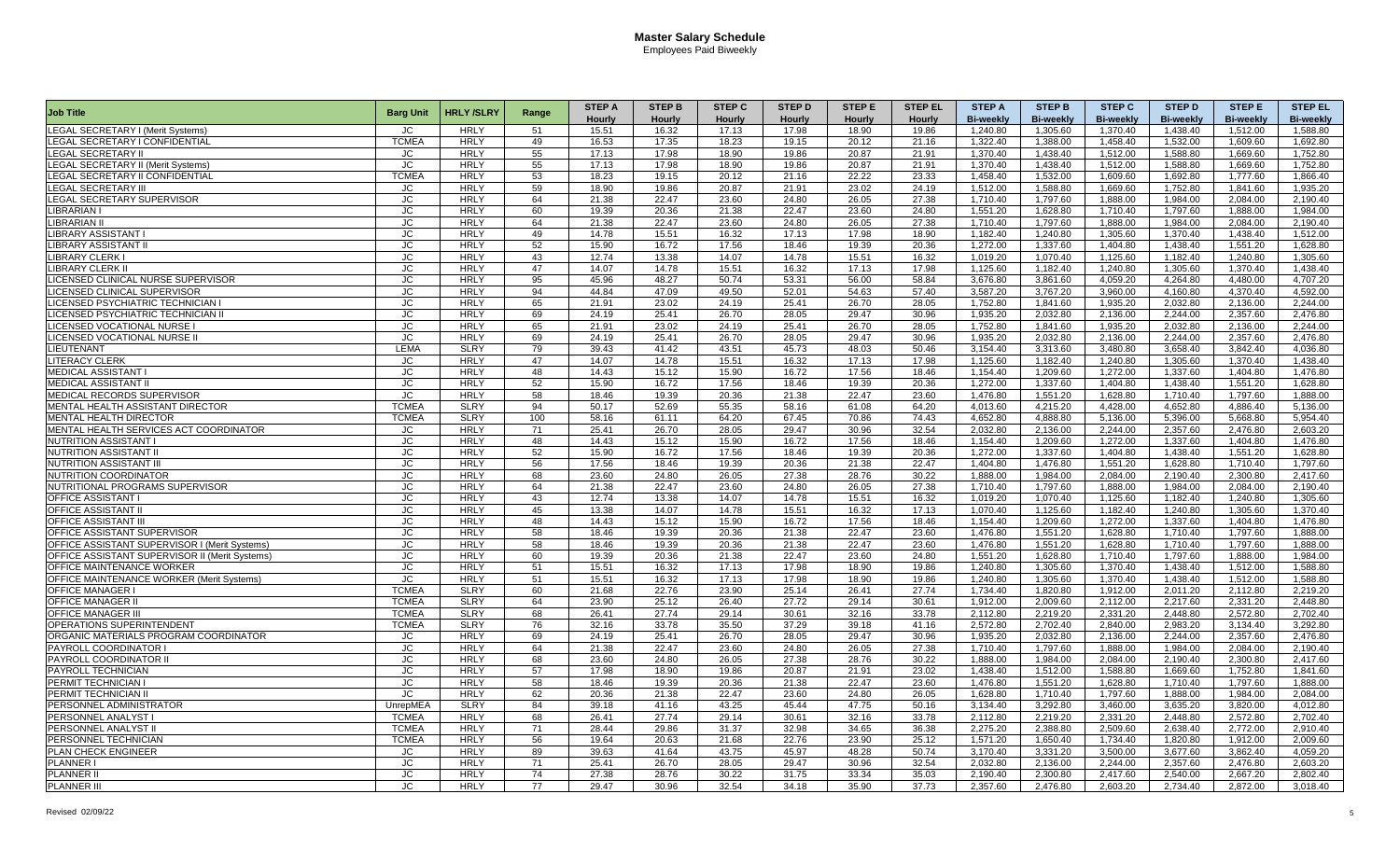| <b>Job Title</b>                                  | <b>Barg Unit</b> | <b>HRLY/SLRY</b> | Range     | <b>STEP A</b> | <b>STEP B</b> | <b>STEP C</b> | <b>STEP D</b> | <b>STEP E</b> | <b>STEP EL</b> | <b>STEP A</b>    | <b>STEP B</b>    | <b>STEP C</b>    | <b>STEP D</b>    | <b>STEPE</b>     | <b>STEP EL</b>   |
|---------------------------------------------------|------------------|------------------|-----------|---------------|---------------|---------------|---------------|---------------|----------------|------------------|------------------|------------------|------------------|------------------|------------------|
|                                                   |                  |                  |           | Hourly        | Hourly        | Hourly        | Hourly        | <b>Hourly</b> | <b>Hourly</b>  | <b>Bi-weekly</b> | <b>Bi-weekly</b> | <b>Bi-weekly</b> | <b>Bi-weekly</b> | <b>Bi-weekly</b> | <b>Bi-weekly</b> |
| PLANNER IV                                        | JC               | <b>HRLY</b>      | 81        | 32.54         | 34.18         | 35.90         | 37.73         | 39.63         | 41.64          | 2.603.20         | 2.734.40         | 2.872.00         | 3.018.40         | 3.170.40         | 3.331.20         |
| PLANNING TECHNICIAN I                             | JС               | <b>HRLY</b>      | 58        | 18.46         | 19.39         | 20.36         | 21.38         | 22.47         | 23.60          | 1,476.80         | 1,551.20         | 1,628.80         | 1,710.40         | 1,797.60         | 1,888.00         |
| PLANNING TECHNICIAN II                            | <b>JC</b>        | <b>HRLY</b>      | 62        | 20.36         | 21.38         | 22.47         | 23.60         | 24.80         | 26.05          | 1,628.80         | 1,710.40         | 1,797.60         | 1,888.00         | 1,984.00         | 2,084.00         |
| PRINCIPAL APPRAISER                               | JC.              | <b>HRLY</b>      | 75        | 28.05         | 29.47         | 30.96         | 32.54         | 34.18         | 35.90          | 2.244.00         | 2.357.60         | 2.476.80         | 2.603.20         | 2.734.40         | 2.872.00         |
| PROBATION AIDE                                    | <b>JC</b>        | <b>HRLY</b>      | 54        | 16.72         | 17.56         | 18.46         | 19.39         | 20.36         | 21.38          | 1,337.60         | 1,404.80         | 1,476.80         | 1,551.20         | 1,628.80         | 1,710.40         |
| PROBATION DIVISION DIRECTOR                       | LEMA             | <b>SLRY</b>      | 76        | 36.60         | 38.48         | 40.43         | 42.47         | 44.59         | 46.84          | 2.928.00         | 3,078.40         | 3,234.40         | 3,397.60         | 3,567.20         | 3.747.20         |
| PROBATION PROGRAM ANALYST                         | <b>TCMEA</b>     | <b>SLRY</b>      | 74        | 30.61         | 32.16         | 33.78         | 35.50         | 37.29         | 39.18          | 2,448.80         | 2,572.80         | 2,702.40         | 2,840.00         | 2,983.20         | 3,134.40         |
| PROGRAM MANAGER                                   | <b>TCMEA</b>     | <b>SLRY</b>      | 84        | 39.18         | 41.16         | 43.25         | 45.44         | 47.75         | 50.16          | 3.134.40         | 3.292.80         | 3.460.00         | 3,635.20         | 3.820.00         | 4.012.80         |
| PROPERTY TAX ACCOUNTANT I                         | <b>JC</b>        | <b>HRLY</b>      | 64        | 21.38         | 22.47         | 23.60         | 24.80         | 26.05         | 27.38          | 1,710.40         | 1,797.60         | 1,888.00         | 1,984.00         | 2,084.00         | 2,190.40         |
| PROPERTY TAX ACCOUNTANT II                        | JС               | <b>HRLY</b>      | 68        | 23.60         | 24.80         | 26.05         | 27.38         | 28.76         | 30.22          | 1,888.00         | 1.984.00         | 2.084.00         | 2,190.40         | 2,300.80         | 2.417.60         |
| <b>PSYCHIATRIC AIDE I</b>                         | JC               | <b>HRLY</b>      | 46        | 13.72         | 14.43         | 15.12         | 15.90         | 16.72         | 17.56          | 1,097.60         | 1.154.40         | 1,209.60         | 1,272.00         | 1,337.60         | 1.404.80         |
| <b>PSYCHIATRIC AIDE II</b>                        | JC               | <b>HRLY</b>      | 50        | 15.12         | 15.90         | 16.72         | 17.56         | 18.46         | 19.39          | 1,209.60         | 1.272.00         | 1,337.60         | 1,404.80         | 1.476.80         | 1,551.20         |
| PUBLIC AUTHORITY OFFICE ASSISTANT I               | UnrepJC          | <b>HRLY</b>      | 43        | 12.74         | 13.38         | 14.07         | 14.78         | 15.51         | 16.32          | 1,019.20         | 1,070.40         | 1,125.60         | 1,182.40         | 1,240.80         | 1,305.60         |
| PUBLIC AUTHORITY OFFICE ASSISTANT I               | UnrepJC          | <b>HRLY</b>      | 45        | 13.38         | 14.07         | 14.78         | 15.51         | 16.32         | 17.13          | 1.070.40         | 1,125.60         | 1.182.40         | 1,240.80         | 1,305.60         | 1.370.40         |
| PUBLIC AUTHORITY PROGRAM SPECIALIST               | UnrepJC          | <b>HRLY</b>      | 57        | 17.98         | 18.90         | 19.86         | 20.87         | 21.91         | 23.02          | 1.438.40         | 1.512.00         | 1.588.80         | 1,669.60         | 1,752.80         | 1.841.60         |
| PUBLIC GUARDIAN/PUBLIC ADMINISTRATOR SUPPORT SPEC | JC               | <b>HRLY</b>      | 62        | 20.36         | 21.38         | 22.47         | 23.60         | 24.80         | 26.05          | 1.628.80         | 1.710.40         | 1.797.60         | 1.888.00         | 1.984.00         | 2.084.00         |
| PUBLIC HEALTH DIRECTOR                            | <b>TCMEA</b>     | <b>SLRY</b>      | 94        | 50.17         | 52.69         | 55.35         | 58.16         | 61.08         | 64.20          | 4.013.60         | 4,215.20         | 4,428.00         | 4,652.80         | 4,886.40         | 5,136.00         |
| PUBLIC HEALTH NURSE I                             | JC.              | <b>HRLY</b>      | 82        | 33.34         | 35.03         | 36.80         | 38.67         | 40.64         | 42.68          | 2.667.20         | 2.802.40         | 2.944.00         | 3.093.60         | 3.251.20         | 3.414.40         |
| PUBLIC HEALTH NURSE II                            | <b>JC</b>        | <b>HRLY</b>      | 86        | 36.80         | 38.67         | 40.64         | 42.68         | 44.84         | 47.09          | 2.944.00         | 3.093.60         | 3.251.20         | 3.414.40         | 3.587.20         | 3.767.20         |
| PUBLIC HEALTH NURSE II                            | <b>JC</b>        | <b>HRLY</b>      | 90        | 40.64         | 42.68         | 44.84         | 47.09         | 49.50         | 52.01          | 3,251.20         | 3,414.40         | 3,587.20         | 3,767.20         | 3,960.00         | 4,160.80         |
| PUBLIC SAFETY FLEET MAINTENANCE SUPERVISOR        | JC               | <b>HRLY</b>      | 76        | 28.76         | 30.22         | 31.75         | 33.34         | 35.03         | 36.80          | 2,300.80         | 2,417.60         | 2,540.00         | 2,667.20         | 2,802.40         | 2,944.00         |
| PUBLIC SAFETY VEHICLE & EQUIPMENT MECHANIC I      | JC               | <b>HRLY</b>      | 61        | 19.86         | 20.87         | 21.91         | 23.02         | 24.19         | 25.41          | 1,588.80         | 1.669.60         | 1.752.80         | 1,841.60         | 1,935.20         | 2.032.80         |
| PUBLIC SAFETY VEHICLE & EQUIPMENT MECHANIC        | JC.              | <b>HRLY</b>      | 64        | 21.38         | 22.47         | 23.60         | 24.80         | 26.05         | 27.38          | 1,710.40         | 1.797.60         | 1.888.00         | 1.984.00         | 2,084.00         | 2.190.40         |
| PUBLIC WORKS ASSISTANT MAINTENANCE SUPERVISOR     | <b>JC</b>        | <b>HRLY</b>      | 66        | 22.47         | 23.60         | 24.80         | 26.05         | 27.38         | 28.76          | 1,797.60         | 1,888.00         | 1,984.00         | 2,084.00         | 2,190.40         | 2,300.80         |
| PUBLIC WORKS INVENTORY CONTROLLER                 | JС               | <b>HRLY</b>      | 64        | 21.38         | 22.47         | 23.60         | 24.80         | 26.05         | 27.38          | 1,710.40         | 1,797.60         | 1,888.00         | 1,984.00         | 2,084.00         | 2,190.40         |
| PUBLIC WORKS MAINTENANCE SUPERVISOR               | <b>JC</b>        | <b>HRLY</b>      | 71        | 25.41         | 26.70         | 28.05         | 29.47         | 30.96         | 32.54          | 2,032.80         | 2,136.00         | 2,244.00         | 2,357.60         | 2,476.80         | 2,603.20         |
| PUBLIC WORKS MAINTENANCE WORKER I                 | JС               | <b>HRLY</b>      | 54        | 16.72         | 17.56         | 18.46         | 19.39         | 20.36         | 21.38          | 1,337.60         | 1.404.80         | 1.476.80         | 1,551.20         | 1,628.80         | 1.710.40         |
| PUBLIC WORKS MAINTENANCE WORKER I - EXTRA HELP    | UnrepMiso        | <b>HRLY</b>      | <b>NA</b> | 14.06         | 14.77         | 15.52         | 16.29         | 17.13         | <b>NA</b>      | <b>NA</b>        | <b>NA</b>        | <b>NA</b>        | <b>NA</b>        | <b>NA</b>        | <b>NA</b>        |
| PUBLIC WORKS MAINTENANCE WORKER II                | JC               | <b>HRLY</b>      | 56        | 17.56         | 18.46         | 19.39         | 20.36         | 21.38         | 22.47          | 1,404.80         | 1.476.80         | 1,551.20         | 1,628.80         | 1,710.40         | 1,797.60         |
| PUBLIC WORKS MAINTENANCE WORKER II                | JС               | <b>HRLY</b>      | 59        | 18.90         | 19.86         | 20.87         | 21.91         | 23.02         | 24.19          | 1,512.00         | 1,588.80         | 1,669.60         | 1,752.80         | 1,841.60         | 1,935.20         |
| PUBLIC WORKS MAINTENANCE WORKER IV                | JС               | <b>HRLY</b>      | 62        | 20.36         | 21.38         | 22.47         | 23.60         | 24.80         | 26.05          | 1,628.80         | 1.710.40         | 1.797.60         | 1.888.00         | 1.984.00         | 2.084.00         |
| PUBLIC WORKS PROGRAM SUPERVISOR                   | <b>JC</b>        | <b>HRLY</b>      | 83        | 34.18         | 35.90         | 37.73         | 39.63         | 41.64         | 43.75          | 2,734.40         | 2,872.00         | 3,018.40         | 3,170.40         | 3,331.20         | 3,500.00         |
| QUALITY ASSURANCE MANAGER                         | JС               | <b>HRLY</b>      | 94        | 44.84         | 47.09         | 49.50         | 52.01         | 54.63         | 57.40          | 3,587.20         | 3,767.20         | 3,960.00         | 4,160.80         | 4,370.40         | 4,592.00         |
| REAL PROPERTY/UTILITY COORDINATION AGENT          | JC               | <b>HRLY</b>      | 71        | 25.41         | 26.70         | 28.05         | 29.47         | 30.96         | 32.54          | 2.032.80         | 2,136.00         | 2.244.00         | 2,357.60         | 2.476.80         | 2,603.20         |
| <b>RECYCLING AIDE</b>                             | UnrepMisc        | <b>HRLY</b>      | <b>NA</b> | 13.00         | 13.00         | 13.00         | 13.00         | 13.00         | <b>NA</b>      | <b>NA</b>        | <b>NA</b>        | <b>NA</b>        | <b>NA</b>        | <b>NA</b>        | <b>NA</b>        |
| RECYCLING COORDINATOR I                           | JC               | <b>HRLY</b>      | 60        | 19.39         | 20.36         | 21.38         | 22.47         | 23.60         | 24.80          | 1,551.20         | 1,628.80         | 1,710.40         | 1,797.60         | 1,888.00         | 1,984.00         |
| <b>RECYCLING COORDINATOR II</b>                   | JC               | <b>HRLY</b>      | 63        | 20.87         | 21.91         | 23.02         | 24.19         | 25.41         | 26.70          | 1,669.60         | 1.752.80         | 1.841.60         | 1,935.20         | 2,032.80         | 2.136.00         |
| <b>REGISTERED DIETITIAN I</b>                     | JC               | <b>HRLY</b>      | 74        | 27.38         | 28.76         | 30.22         | 31.75         | 33.34         | 35.03          | 2.190.40         | 2.300.80         | 2,417.60         | 2,540.00         | 2.667.20         | 2.802.40         |
| <b>REGISTERED DIETITIAN II</b>                    | JC               | <b>HRLY</b>      | 78        | 30.22         | 31.75         | 33.34         | 35.03         | 36.80         | 38.67          | 2.417.60         | 2.540.00         | 2.667.20         | 2,802.40         | 2.944.00         | 3.093.60         |
| <b>REGISTERED NURSE</b>                           | <b>JC</b>        | <b>HRLY</b>      | 78        | 30.22         | 31.75         | 33.34         | 35.03         | 36.80         | 38.67          | 2.417.60         | 2.540.00         | 2,667.20         | 2,802.40         | 2,944.00         | 3.093.60         |
| <b>REGISTERED NURSE II</b>                        | JC               | <b>HRLY</b>      | 82        | 33.34         | 35.03         | 36.80         | 38.67         | 40.64         | 42.68          | 2.667.20         | 2.802.40         | 2.944.00         | 3.093.60         | 3.251.20         | 3.414.40         |
| <b>RIGHT OF WAY AGENT</b>                         | JC.              | <b>HRLY</b>      | 67        | 23.02         | 24.19         | 25.41         | 26.70         | 28.05         | 29.47          | 1.841.60         | 1.935.20         | 2.032.80         | 2.136.00         | 2.244.00         | 2.357.60         |
| <b>SCREENER</b>                                   | <b>JC</b>        | <b>HRLY</b>      | 48        | 14.43         | 15.12         | 15.90         | 16.72         | 17.56         | 18.46          | 1,154.40         | 1,209.60         | 1,272.00         | 1,337.60         | 1,404.80         | 1,476.80         |
| <b>SECRETARY III (Merit Systems)</b>              | JC               | <b>HRLY</b>      | 59        | 18.90         | 19.86         | 20.87         | 21.91         | 23.02         | 24.19          | 1,512.00         | 1,588.80         | 1,669.60         | 1,752.80         | 1,841.60         | 1,935.20         |
| SENIOR ACCOUNTING TECHNICIAN                      | JC               | <b>HRLY</b>      | 58        | 18.46         | 19.39         | 20.36         | 21.38         | 22.47         | 23.60          | 1,476.80         | 1,551.20         | 1,628.80         | 1,710.40         | 1,797.60         | 1.888.00         |
| <b>SENIOR APPRAISER</b>                           | JC.              | <b>HRLY</b>      | 71        | 25.41         | 26.70         | 28.05         | 29.47         | 30.96         | 32.54          | 2.032.80         | 2.136.00         | 2.244.00         | 2,357.60         | 2.476.80         | 2.603.20         |
| SENIOR ASSESSMENT CLERK                           | <b>JC</b>        | <b>HRLY</b>      | 58        | 18.46         | 19.39         | 20.36         | 21.38         | 22.47         | 23.60          | 1,476.80         | 1,551.20         | 1,628.80         | 1,710.40         | 1,797.60         | 1,888.00         |
| SENIOR AUDITOR APPRAISER                          | <b>JC</b>        | <b>HRLY</b>      | 72        | 26.05         | 27.38         | 28.76         | 30.22         | 31.75         | 33.34          | 2,084.00         | 2,190.40         | 2,300.80         | 2,417.60         | 2,540.00         | 2,667.20         |
| <b>SENIOR BUYER</b>                               | JC               | <b>HRLY</b>      | 69        | 24.19         | 25.41         | 26.70         | 28.05         | 29.47         | 30.96          | 1,935.20         | 2,032.80         | 2,136.00         | 2,244.00         | 2,357.60         | 2,476.80         |
| <b>SENIOR CIVIL ENGINEER</b>                      | JC               | <b>HRLY</b>      | 92        | 42.68         | 44.84         | 47.09         | 49.50         | 52.01         | 54.63          | 3.414.40         | 3,587.20         | 3,767.20         | 3.960.00         | 4.160.80         | 4.370.40         |
| SENIOR DEPUTY COUNTY COUNSEL                      | <b>UnrepMEA</b>  | <b>SLRY</b>      | 87        | 42.20         | 44.32         | 46.57         | 48.92         | 51.41         | 54.01          | 3,376.00         | 3,545.60         | 3,725.60         | 3,913.60         | 4,112.80         | 4,320.80         |
| SENIOR TRANSPORTATION PLANNER                     | JC               | <b>HRLY</b>      | 77        | 29.47         | 30.96         | 32.54         | 34.18         | 35.90         | 37.73          | 2,357.60         | 2.476.80         | 2,603.20         | 2,734.40         | 2,872.00         | 3,018.40         |
| SERGEANT                                          | DSA(S)           | <b>HRLY</b>      | 78        | 33.94         | 35.64         | 37.42         | 39.34         | 41.33         | 43.43          | 2,715.20         | 2,851.20         | 2.993.60         | 3,147.20         | 3.306.40         | 3,474.40         |
| SHERIFF'S SERVICE OFFICER I                       | <b>DSA</b>       | <b>HRLY</b>      | 48        | 16.03         | 16.83         | 17.65         | 18.56         | 19.52         | 20.50          | 1,282.40         | 1.346.40         | 1.412.00         | 1,484.80         | 1,561.60         | 1.640.00         |
| SHERIFF'S SERVICE OFFICER I                       | <b>DSA</b>       | <b>HRLY</b>      | 52        | 17.66         | 18.56         | 19.52         | 20.51         | 21.56         | 22.63          | 1,412.80         | 1,484.80         | 1,561.60         | 1,640.80         | 1,724.80         | 1,810.40         |
| SHERIFF'S SERVICE OFFICER III                     | <b>DSA</b>       | <b>HRLY</b>      | 58        | 20.51         | 21.56         | 22.63         | 23.78         | 24.99         | 26.25          | 1,640.80         | 1,724.80         | 1,810.40         | 1,902.40         | 1,999.20         | 2.100.00         |
| SOCIAL SERVICES AIDE                              | JC               | <b>HRLY</b>      | 50        | 15.12         | 15.90         | 16.72         | 17.56         | 18.46         | 19.39          | 1,209.60         | 1.272.00         | 1.337.60         | 1.404.80         | 1.476.80         | 1.551.20         |
| SOCIAL SERVICES PERSONNEL ANALYST                 | <b>TCMEA</b>     | <b>HRLY</b>      | 68        | 26.41         | 27.74         | 29.14         | 30.61         | 32.16         | 33.78          | 2,112.80         | 2,219.20         | 2,331.20         | 2,448.80         | 2,572.80         | 2,702.40         |
|                                                   |                  |                  |           |               |               |               |               |               |                |                  |                  |                  |                  |                  |                  |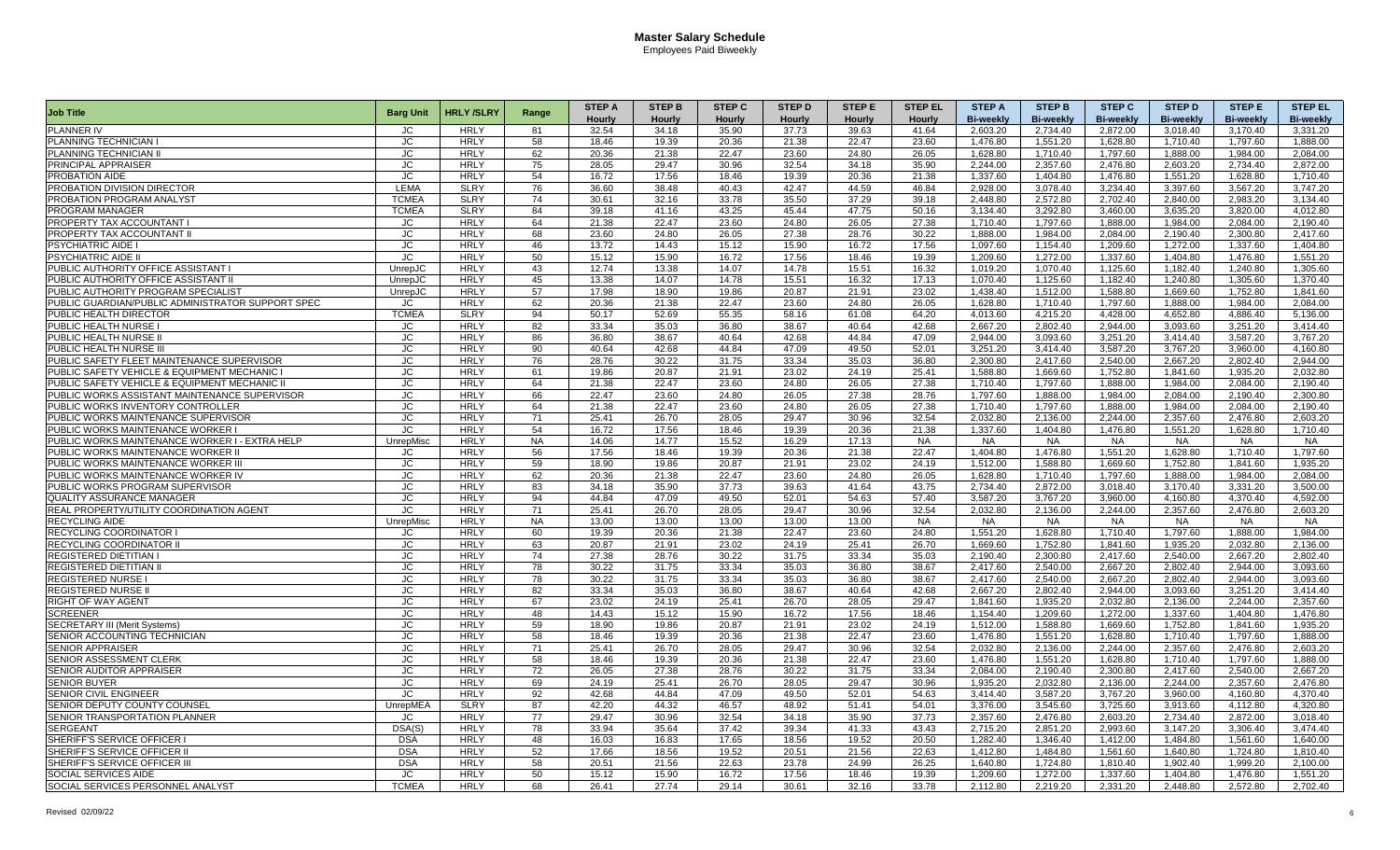|                                                    |                  |                  |           | <b>STEP A</b> | <b>STEP B</b> | <b>STEP C</b> | <b>STEP D</b> | <b>STEP E</b> | <b>STEP EL</b> | <b>STEP A</b>    | <b>STEP B</b>    | <b>STEP C</b>    | <b>STEP D</b>    | <b>STEPE</b>     | <b>STEP EL</b>   |
|----------------------------------------------------|------------------|------------------|-----------|---------------|---------------|---------------|---------------|---------------|----------------|------------------|------------------|------------------|------------------|------------------|------------------|
| <b>Job Title</b>                                   | <b>Barg Unit</b> | <b>HRLY/SLRY</b> | Range     | <b>Hourly</b> | <b>Hourly</b> | <b>Hourly</b> | <b>Hourly</b> | <b>Hourly</b> | <b>Hourly</b>  | <b>Bi-weekly</b> | <b>Bi-weekly</b> | <b>Bi-weekly</b> | <b>Bi-weekly</b> | <b>Bi-weekly</b> | <b>Bi-weekly</b> |
| <b>SOCIAL WORKER</b>                               | JC               | <b>HRLY</b>      | 65        | 21.91         | 23.02         | 24.19         | 25.41         | 26.70         | 28.05          | 1.752.80         | 1.841.60         | 1.935.20         | 2.032.80         | 2.136.00         | 2.244.00         |
| <b>SOCIAL WORKER I</b>                             | JC               | <b>HRLY</b>      | 68        | 23.60         | 24.80         | 26.05         | 27.38         | 28.76         | 30.22          | 1,888.00         | 1.984.00         | 2,084.00         | 2,190.40         | 2,300.80         | 2,417.60         |
| <b>SOCIAL WORKER II</b>                            | JC               | <b>HRLY</b>      | 71        | 25.41         | 26.70         | 28.05         | 29.47         | 30.96         | 32.54          | 2,032.80         | 2,136.00         | 2,244.00         | 2,357.60         | 2.476.80         | 2,603.20         |
| <b>SOCIAL WORKER IV A</b>                          | JC.              | <b>HRLY</b>      | 73        | 26.70         | 28.05         | 29.47         | 30.96         | 32.54         | 34.18          | 2.136.00         | 2.244.00         | 2,357.60         | 2.476.80         | 2.603.20         | 2.734.40         |
| <b>SOCIAL WORKER IV B</b>                          | JC.              | <b>HRLY</b>      | 74        | 27.38         | 28.76         | 30.22         | 31.75         | 33.34         | 35.03          | 2.190.40         | 2.300.80         | 2.417.60         | 2.540.00         | 2.667.20         | 2.802.40         |
| SOCIAL WORKER SUPERVISOR I                         | JC.              | <b>HRLY</b>      | 78        | 30.22         | 31.75         | 33.34         | 35.03         | 36.80         | 38.67          | 2.417.60         | 2.540.00         | 2.667.20         | 2,802.40         | 2.944.00         | 3,093.60         |
| SOCIAL WORKER SUPERVISOR II                        | JC.              | <b>HRLY</b>      | 81        | 32.54         | 34.18         | 35.90         | 37.73         | 39.63         | 41.64          | 2.603.20         | 2.734.40         | 2,872.00         | 3.018.40         | 3.170.40         | 3.331.20         |
| <b>STAFF ANALYST I</b>                             | <b>TCMEA</b>     | <b>HRLY</b>      | 68        | 26.41         | 27.74         | 29.14         | 30.61         | 32.16         | 33.78          | 2,112.80         | 2,219.20         | 2,331.20         | 2,448.80         | 2,572.80         | 2,702.40         |
| <b>STAFF ANALYST II</b>                            | <b>TCMEA</b>     | <b>HRLY</b>      | 71        | 28.44         | 29.86         | 31.37         | 32.98         | 34.65         | 36.38          | 2,275.20         | 2,388.80         | 2,509.60         | 2,638.40         | 2,772.00         | 2,910.40         |
| STAFF SERVICES ANALYST I - FISCAL (Merit Systems)  | JC               | <b>HRLY</b>      | 65        | 21.91         | 23.02         | 24.19         | 25.41         | 26.70         | 28.05          | 1.752.80         | 1.841.60         | 1,935.20         | 2,032.80         | 2.136.00         | 2.244.00         |
| STAFF SERVICES ANALYST I (Merit Systems)           | JC               | <b>HRLY</b>      | 65        | 21.91         | 23.02         | 24.19         | 25.41         | 26.70         | 28.05          | 1,752.80         | 1.841.60         | 1,935.20         | 2,032.80         | 2.136.00         | 2.244.00         |
| STAFF SERVICES ANALYST II - FISCAL (Merit Systems) | JC               | <b>HRLY</b>      | 69        | 24.19         | 25.41         | 26.70         | 28.05         | 29.47         | 30.96          | 1,935.20         | 2,032.80         | 2,136.00         | 2,244.00         | 2,357.60         | 2,476.80         |
| STAFF SERVICES ANALYST II (Merit Systems)          | JC               | <b>HRLY</b>      | 69        | 24.19         | 25.41         | 26.70         | 28.05         | 29.47         | 30.96          | 1,935.20         | 2,032.80         | 2,136.00         | 2,244.00         | 2,357.60         | 2,476.80         |
| STAFF SERVICES MANAGER II (Merit Systems)          | <b>TCMEA</b>     | <b>SLRY</b>      | 84        | 39.18         | 41.16         | 43.25         | 45.44         | 47.75         | 50.16          | 3,134.40         | 3,292.80         | 3,460.00         | 3,635.20         | 3,820.00         | 4,012.80         |
| SUBSTANCE ABUSE RECOVERY DIRECTOR                  | <b>TCMEA</b>     | <b>SLRY</b>      | 92        | 47.75         | 50.15         | 52.68         | 55.36         | 58.14         | 61.10          | 3,820.00         | 4,012.00         | 4,214.40         | 4,428.80         | 4,651.20         | 4,888.00         |
| <b>SUPERVISING CLINIC NURSE</b>                    | JC               | <b>HRLY</b>      | 82        | 33.34         | 35.03         | 36.80         | 38.67         | 40.64         | 42.68          | 2.667.20         | 2.802.40         | 2.944.00         | 3.093.60         | 3.251.20         | 3.414.40         |
| <b>SUPERVISING COMMUNICATIONS DISPATCHER</b>       | <b>DSA</b>       | <b>HRLY</b>      | 67        | 25.60         | 26.90         | 28.27         | 29.70         | 31.21         | 32.78          | 2.048.00         | 2.152.00         | 2.261.60         | 2.376.00         | 2.496.80         | 2.622.40         |
| SUPERVISING CORRECTIONS COUNSELOR                  | POA              | <b>HRLY</b>      | 62        | 25.84         | 27.14         | 28.51         | 29.96         | 31.49         | 33.08          | 2.067.20         | 2,171.20         | 2.280.80         | 2,396.80         | 2.519.20         | 2.646.40         |
| SUPERVISING DETENTION FACILITY COUNSELOR           | POA              | <b>HRLY</b>      | 59        | 24.01         | 25.21         | 26.49         | 27.84         | 29.22         | 30.70          | 1.920.80         | 2.016.80         | 2.119.20         | 2.227.20         | 2.337.60         | 2.456.00         |
| SUPERVISING INSTITUTIONAL REGISTERED NURSE         | JC               | <b>HRLY</b>      | 97        | 48.29         | 50.72         | 53.31         | 56.01         | 58.83         | 61.82          | 3,863.20         | 4,057.60         | 4,264.80         | 4,480.80         | 4,706.40         | 4,945.60         |
| <b>SUPERVISING PUBLIC HEALTH NURSE</b>             | JC               | <b>HRLY</b>      | 95        | 45.96         | 48.27         | 50.74         | 53.31         | 56.00         | 58.84          | 3.676.80         | 3.861.60         | 4.059.20         | 4.264.80         | 4.480.00         | 4.707.20         |
| <b>SUPERVISING REGISTERED DIETITIAN</b>            | JC               | <b>HRLY</b>      | 86        | 36.80         | 38.67         | 40.64         | 42.68         | 44.84         | 47.09          | 2.944.00         | 3.093.60         | 3,251.20         | 3,414.40         | 3.587.20         | 3.767.20         |
| SUPERVISING STAFF SERVICES ANALYST (Merit Systems) | <b>TCMEA</b>     | <b>HRLY</b>      | 71        | 28.44         | 29.86         | 31.37         | 32.98         | 34.65         | 36.38          | 2.275.20         | 2.388.80         | 2.509.60         | 2,638.40         | 2.772.00         | 2.910.40         |
| SYSTEM SUPPORT ANALYST (CWS/CMS) (Merit Systems)   | JC               | <b>HRLY</b>      | 61        | 19.86         | 20.87         | 21.91         | 23.02         | 24.19         | 25.41          | 1.588.80         | 1.669.60         | 1.752.80         | 1,841.60         | 1,935.20         | 2.032.80         |
| <b>SYSTEM SUPPORT ANALYST (Merit Systems)</b>      | JC.              | <b>HRLY</b>      | 61        | 19.86         | 20.87         | 21.91         | 23.02         | 24.19         | 25.41          | 1,588.80         | 1.669.60         | 1.752.80         | 1.841.60         | 1,935.20         | 2,032.80         |
| <b>TRANSFER ANALYST</b>                            | JC               | <b>HRLY</b>      | 57        | 17.98         | 18.90         | 19.86         | 20.87         | 21.91         | 23.02          | 1,438.40         | 1,512.00         | 1,588.80         | 1,669.60         | 1,752.80         | 1,841.60         |
| <b>TRANSIT MANAGER</b>                             | <b>TCMEA</b>     | <b>SLRY</b>      | 76        | 32.16         | 33.78         | 35.50         | 37.29         | 39.18         | 41.16          | 2,572.80         | 2,702.40         | 2,840.00         | 2,983.20         | 3,134.40         | 3,292.80         |
| <b>TRANSPORTATION PLANNER AIDE</b>                 | JC               | <b>HRLY</b>      | 59        | 18.90         | 19.86         | 20.87         | 21.91         | 23.02         | 24.19          | 1.512.00         | 1.588.80         | 1.669.60         | 1.752.80         | 1.841.60         | 1,935.20         |
| <b>TRANSPORTER</b>                                 | UnrepMisc        | <b>HRLY</b>      | <b>NA</b> | 14.00         | 14.00         | 14.00         | 14.00         | 14.00         | <b>NA</b>      | <b>NA</b>        | <b>NA</b>        | <b>NA</b>        | <b>NA</b>        | <b>NA</b>        | <b>NA</b>        |
| <b>VETERAN'S HALL CLERK</b>                        | UnrepMisc        | <b>HRLY</b>      | <b>NA</b> | <b>NA</b>     | <b>NA</b>     | <b>NA</b>     | <b>NA</b>     | <b>NA</b>     | <b>NA</b>      | \$1000/year      | \$1000/year      | \$1000/year      | \$1000/year      | \$1000/year      | <b>NA</b>        |
| <b>VETERANS SERVICES OFFICER</b>                   | <b>TCMEA</b>     | <b>SLRY</b>      | 72        | 29.14         | 30.61         | 32.16         | 33.78         | 35.50         | 37.29          | 2.331.20         | 2.448.80         | 2.572.80         | 2.702.40         | 2.840.00         | 2.983.20         |
| <b>VETERANS SERVICES REPRESENTATIVE</b>            | JC               | <b>HRLY</b>      | 61        | 19.86         | 20.87         | 21.91         | 23.02         | 24.19         | 25.41          | 1,588.80         | 1.669.60         | 1,752.80         | 1,841.60         | 1,935.20         | 2.032.80         |
| <b>VICTIM WITNESS ADVOCATE</b>                     | JC               | <b>HRLY</b>      | 58        | 18.46         | 19.39         | 20.36         | 21.38         | 22.47         | 23.60          | 1.476.80         | 1.551.20         | 1.628.80         | 1.710.40         | 1.797.60         | 1.888.00         |
| <b>VICTIM WITNESS ADVOCATE I</b>                   | JC               | <b>HRLY</b>      | 62        | 20.36         | 21.38         | 22.47         | 23.60         | 24.80         | 26.05          | 1.628.80         | 1.710.40         | 1.797.60         | 1.888.00         | 1.984.00         | 2.084.00         |
| <b>VICTIM WITNESS COORDINATOR</b>                  | <b>TCMEA</b>     | <b>SLRY</b>      | 73        | 29.86         | 31.37         | 32.98         | 34.65         | 36.39         | 38.23          | 2.388.80         | 2.509.60         | 2.638.40         | 2.772.00         | 2.911.20         | 3.058.40         |
| <b>VOCATIONAL ASSISTANT</b>                        | JC               | <b>HRLY</b>      | 43        | 12.74         | 13.38         | 14.07         | 14.78         | 15.51         | 16.32          | 1.019.20         | 1.070.40         | 1.125.60         | 1.182.40         | 1.240.80         | 1.305.60         |
| <b>WASTEWATER FACILITIES OPERATOR</b>              | JC               | <b>HRLY</b>      | 73        | 26.70         | 28.05         | 29.47         | 30.96         | 32.54         | 34.18          | 2,136.00         | 2,244.00         | 2,357.60         | 2,476.80         | 2.603.20         | 2.734.40         |
| <b>WASTEWATER TREATMENT PLANT OPERATOR I</b>       | JC               | <b>HRLY</b>      | 67        | 23.02         | 24.19         | 25.41         | 26.70         | 28.05         | 29.47          | 1.841.60         | 1,935.20         | 2,032.80         | 2,136.00         | 2,244.00         | 2,357.60         |
| WASTEWATER TREATMENT PLANT OPERATOR II             | JC               | <b>HRLY</b>      | 70        | 24.80         | 26.05         | 27.38         | 28.76         | 30.22         | 31.75          | 1.984.00         | 2.084.00         | 2.190.40         | 2.300.80         | 2.417.60         | 2.540.00         |
| YOUTH SERVICES LIBRARIAN                           | JC.              | <b>HRLY</b>      | 64        | 21.38         | 22.47         | 23.60         | 24.80         | 26.05         | 27.38          | 1.710.40         | 1.797.60         | 1.888.00         | 1.984.00         | 2.084.00         | 2.190.40         |